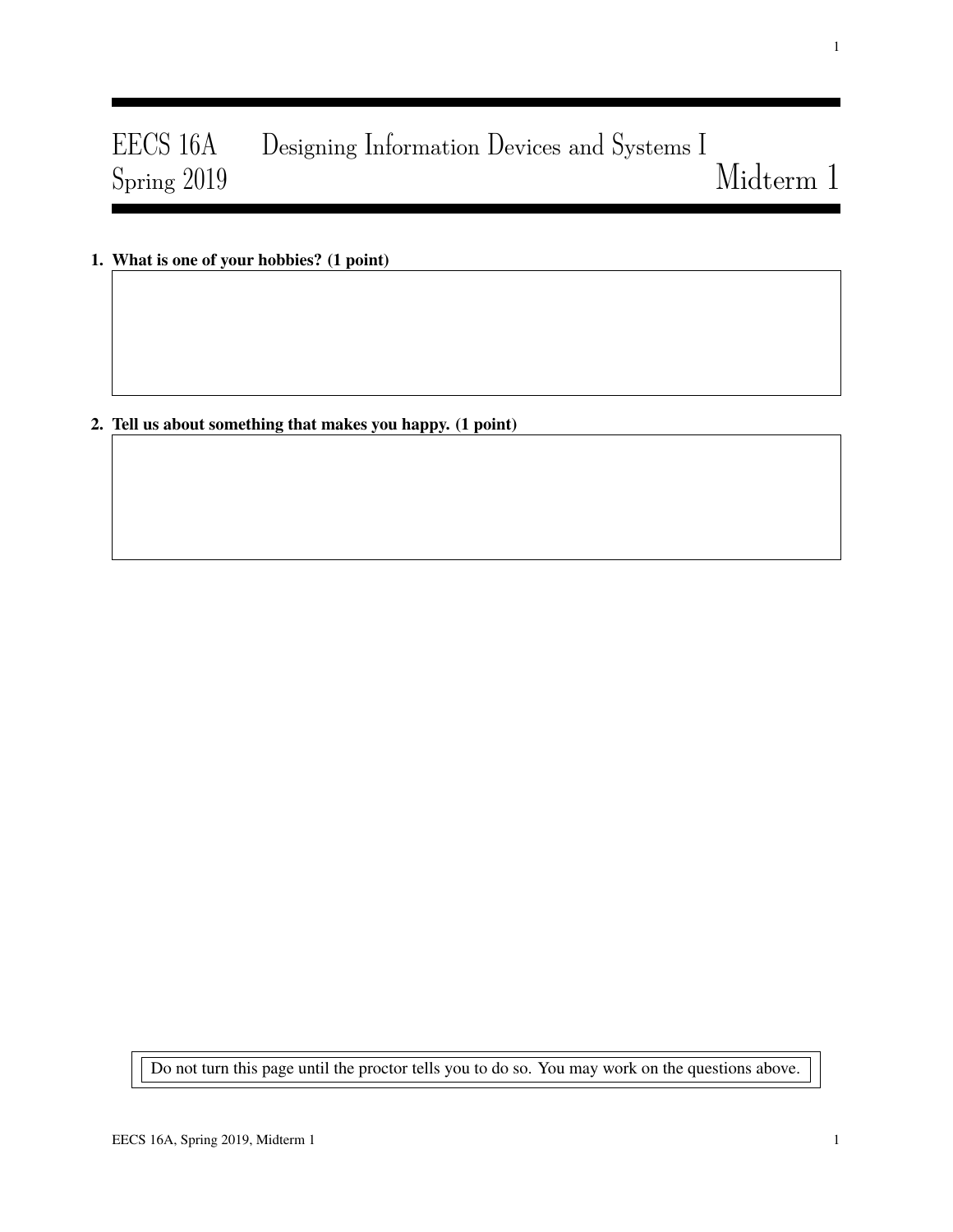# 3. Quadcopter (12 points)

Thanks to the amazing linear algebra and circuits skills you learned in EE 16A, you have been hired by a local startup, BearQuad, a hot new delivery service that brings food to customers across the UC Berkeley campus via quadcopter. You have been tasked with developing a way to determine the thrust force each propeller must produce for the quadcopter to hover based on physical constraints on the quadcopter.

You decide to go with the standard quadcopter design with four propellers, each spinning as shown in Figure [3.1.](#page-1-0) Each propeller is  $\ell$  away from the center of mass of the quadcopter.

Next, you formulate some equations to describe the dynamics of the quadcopter, which are listed in Fig-ure [3.2.](#page-1-0) For the quadcopter to hover, the sum of the thrust forces  $(f_1, f_2, f_3,$  and  $f_4$ ) must equal the weight of the quadcopter and its payload (*f<sup>W</sup>* ). Furthermore, for the quadcopter to reach a certain orientation, the propellers must achieve specific torques  $(n_x, n_y, \text{ and } n_z)$  about each of the *x*-, *y*-, and *z*-axes, and these torques are functions of the propeller forces. In the  $n<sub>z</sub>$  equation,  $k$  is an experimentally-determined constant, and the sign in front of *k* depends on the direction the propeller is spinning.

<span id="page-1-0"></span>

$$
f_W = f_1 + f_2 + f_3 + f_4
$$
  
\n
$$
n_x = -\ell f_1 + \ell f_3
$$
  
\n
$$
n_y = \ell f_2 - \ell f_4
$$
  
\n
$$
n_z = -kf_1 + kf_2 - kf_3 + kf_4
$$

Figure 3.1: Diagram of the quadcopter design.

Figure 3.2: Quadcopter dynamics equations.

(a) (2 points) Using the equations you determined about the quadcopter dynamics and in terms of *l* and *k*, find a matrix A such that

$$
\begin{bmatrix} f_W \\ n_x \\ n_y \\ n_z \end{bmatrix} = \mathbf{A} \begin{bmatrix} f_1 \\ f_2 \\ f_3 \\ f_4 \end{bmatrix}
$$

Solution: Assemble the matrix **A** from the system of equations given in the problem statement:

$$
\mathbf{A} = \begin{bmatrix} 1 & 1 & 1 & 1 \\ -\ell & 0 & \ell & 0 \\ 0 & \ell & 0 & -\ell \\ -k & k & -k & k \end{bmatrix}
$$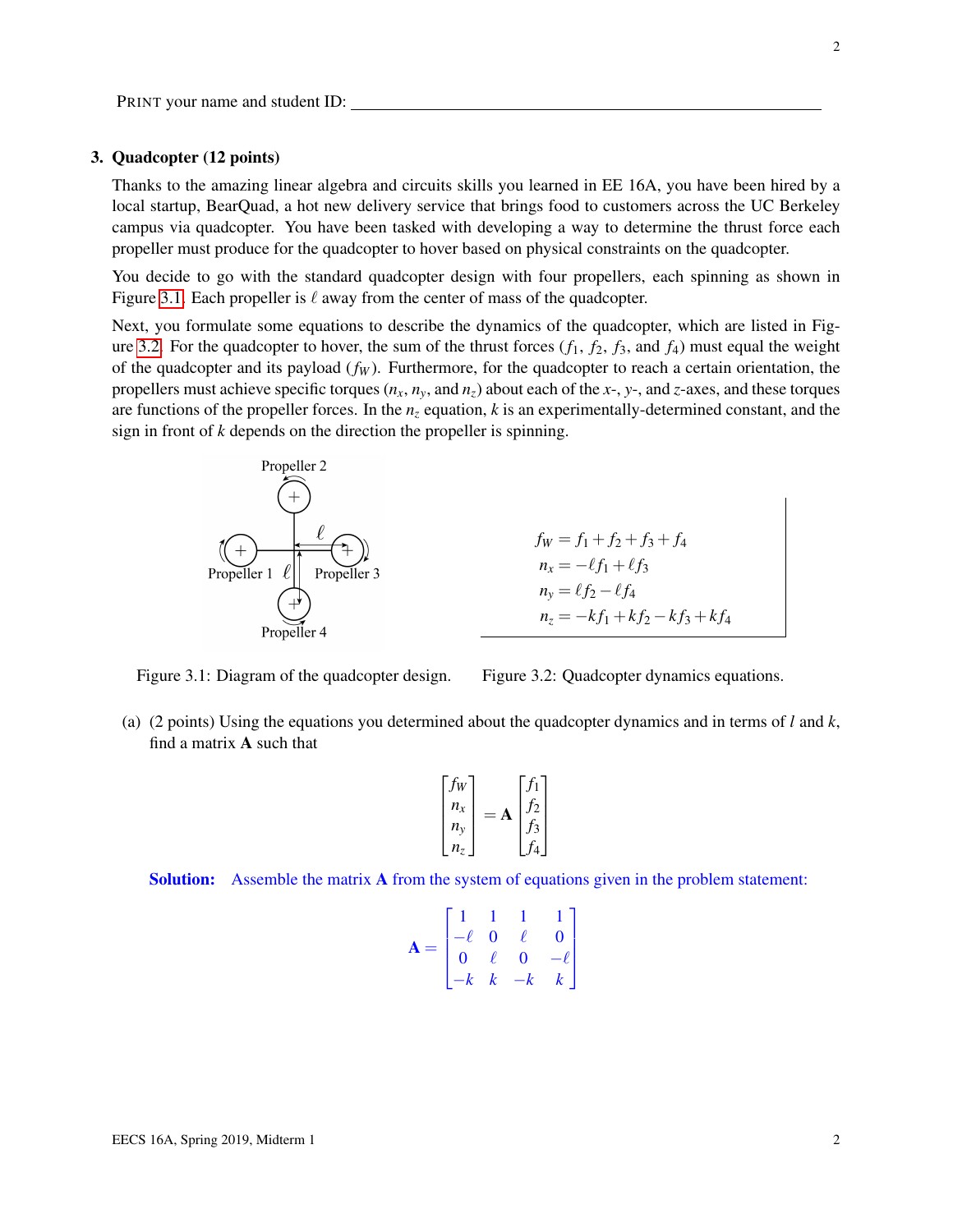(b) (4 points) Regardless of your answer in the previous part, assume that after you measure the constants  $\ell$  and  $k$ , you get the following for matrix **A**:

$$
\mathbf{A} = \begin{bmatrix} 10 & 10 & 10 & 10 \\ -2 & 2 & 2 & -2 \\ 2 & 2 & -2 & -2 \\ -0.1 & 0.1 & -0.1 & 0.1 \end{bmatrix}
$$

The matrix A converts individual thrust forces to  $f_W$  and the torques. However, as explained in the preamble to this problem, your task is to get the *individual forces from f<sup>W</sup> and the torques*. Let a new matrix B convert the total force and torques to the individual forces such that

$$
\begin{bmatrix} f_1 \\ f_2 \\ f_3 \\ f_4 \end{bmatrix} = \mathbf{B} \begin{bmatrix} f_W \\ n_x \\ n_y \\ n_z \end{bmatrix}
$$

# Does this matrix B exist? Justify using Gaussian Elimination.

Solution: To reverse the conversion, *B* must be the inverse of *A*. We can show that A is invertible by showing its columns are linearly independent (Invertible Matrix Theorem). We do this by performing Gaussian Elimination:

 10 10 10 10 −2 2 2 −2 2 2 −2 −2 −0.1 0.1 −0.1 0.1 *R*1←*R*1/10 *R*2←*R*2/−2 *R*3←*R*3/2 *R*4←*R*4/−0.1 z}|{ −→ 1 1 1 1 1 −1 −1 1 1 1 −1 −1 1 −1 1 −1 *R*2←*R*2−*R*<sup>1</sup> *R*3←*R*3−*R*<sup>1</sup> *R*4←*R*4−*R*<sup>1</sup> z}|{ −→ 1 1 1 1 0 −2 −2 0 0 0 −2 −2 0 −2 0 −2 *R*2←*R*2/−2 z}|{ −→ 1 1 1 1 0 1 1 0 0 0 −2 −2 0 −2 0 −2 *R*4←*R*4+2*R*<sup>2</sup> z}|{ −→ 1 1 1 1 0 1 1 0 0 0 −2 −2 0 0 2 −2 *R*3←*R*3/−2 z}|{ −→ 1 1 1 1 0 1 1 0 0 0 1 1 0 0 2 −2 *R*4←(*R*4−3*R*2)/−4 z}|{ −→ 1 1 1 1 0 1 1 0 0 0 1 1 0 0 0 1 *R*1←*R*1−*R*<sup>4</sup> *R*3←*R*3−*R*<sup>4</sup> z}|{ −→ 1 1 1 0 0 1 1 0 0 0 1 0 0 0 0 1 *R*1←*R*1−*R*<sup>3</sup> *R*2←*R*2−*R*<sup>3</sup> z}|{ −→ 1 1 0 0 0 1 0 0 0 0 1 0 0 0 0 1 *R*1←*R*1−*R*<sup>2</sup> z}|{ −→ 1 0 0 0 0 1 0 0 0 0 1 0 0 0 0 1 

The row reduced matrix is the identity matrix, so there are the same number of pivots as columns (4). Thus, the matrix's columns are linearly independent, A is invertible, and B exists.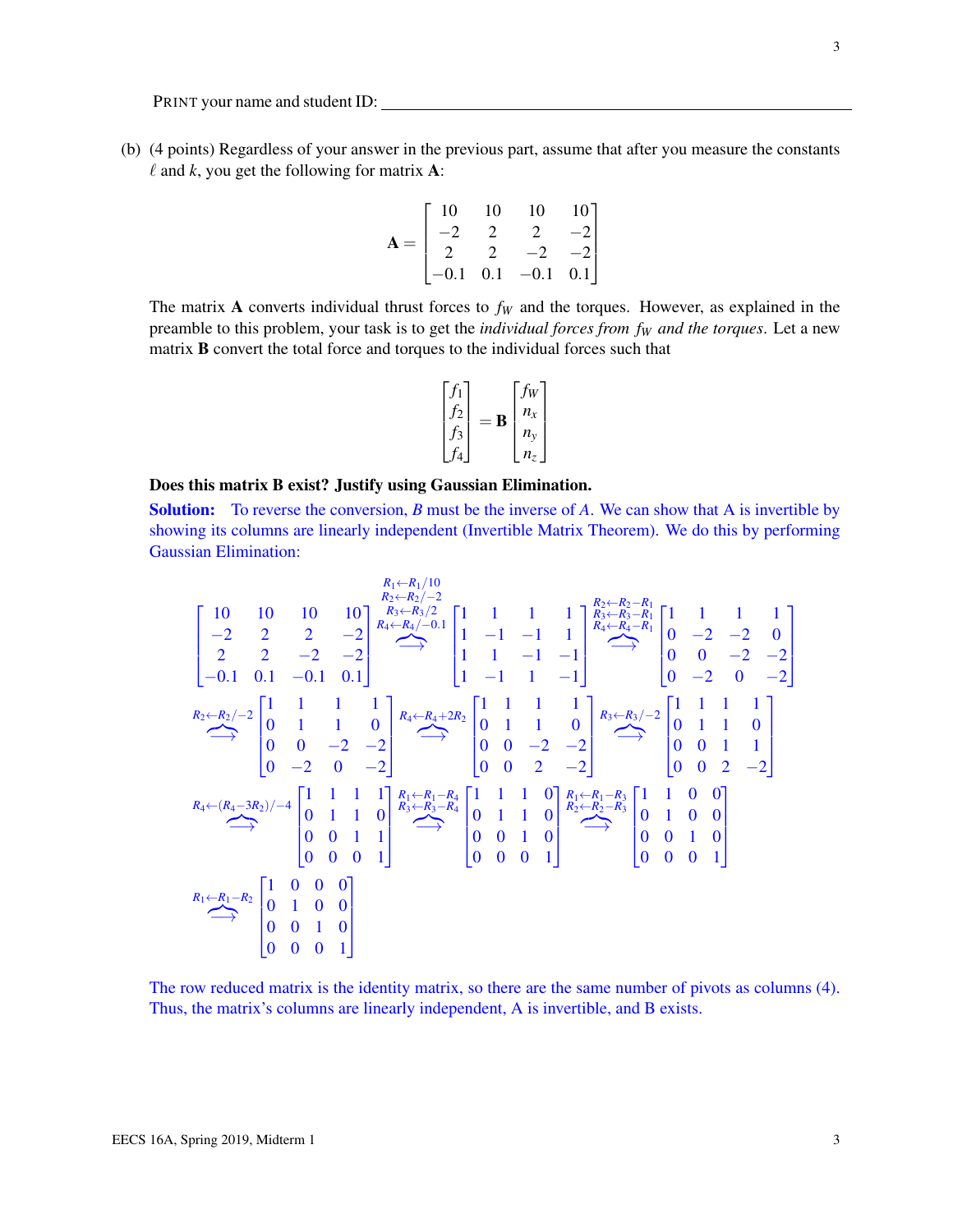(c) (6 points) You show your design to your boss. Wanting to be different from other quadcopter companies, your boss suggests you switch the spinning directions for propellers 3 and 4. This switches the signs on the  $f_3$  and  $f_4$  terms in the equation for  $n<sub>z</sub>$  but leaves the other equations unchanged. Thus, the dynamics equations become the following:

$$
f_W = f_1 + f_2 + f_3 + f_4
$$
  
\n
$$
n_x = -\ell f_1 + \ell f_3
$$
  
\n
$$
n_y = \ell f_2 - \ell f_4
$$
  
\n
$$
n_z = -kf_1 + kf_2 + kf_3 - kf_4
$$

Make a new matrix A in terms of  $\ell$  and  $k$  based on this change. Would you be able to uniquely determine the individual forces on each propeller if you switch the spinning directions of propellers 3 and 4? Explain.

Solution: Linear dependence can be shown by Gaussian elimination, but we can also see by inspection that  $R_4/k = (R_2 + R_3)/\ell$ . Because of this linear dependence, some desired  $f_W$  and torques can no longer be achieved. This is why most quadcopters' propellers are set to spin as shown in [3.1.](#page-1-0)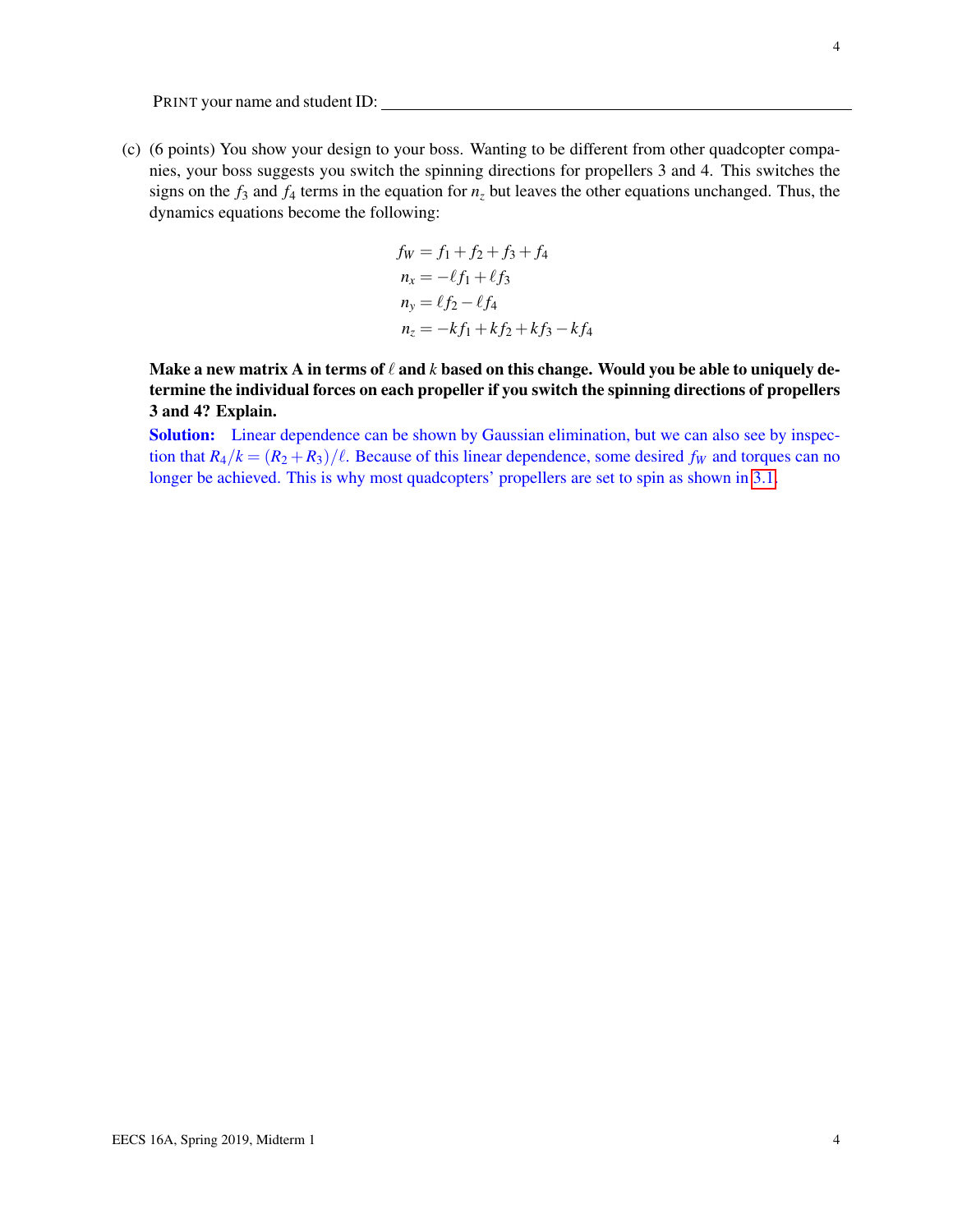# 4. Batman (12 points)

You are the Batman. Your arch-nemesis, the Penguin, has released a swarm of 500 poisonous mechanical penguins in Gotham City. Each timestep, each penguin will move to a different location in Gotham City, cycling between Arkham Asylum, Wayne Industries, and the Batcave.

You have at your disposal 500 flying nanobots that are capable of turning off the penguins. However, each nanobot can only turn off one penguin, so we must send the exact number of nanobots as there are penguins at each location in order to defeat the Penguin.

Let *a* be the number of penguins in Arkham Asylum, *w* the number in Wayne Industries, and *b* the number in the Batcave.

We denote  $\vec{x} =$  $\sqrt{ }$  $\overline{1}$ *a w b* 1  $\vert \cdot$ 

- (a) (8 points) Your casual acquaintance, Bruce Wayne, has provided you with two sensors to help you. Let *t*<sup>1</sup> denote the total number of penguins in Arkham Asylum and Wayne Industries, which is measured by sensor 1. Let  $t_2$  denote the total number of penguins in Wayne Industries plus two times the number in the Batcave, which is measured by sensor 2.
	- i. (2 points) Write a system of equations to solve for the number of penguins at each location. Express it in matrix form,  $A\vec{x} = \vec{b}$ .

Solution: Note: During the exam, it was clarified that for this part, we should not assume that we know the total number of penguins (i.e. 500 is not a valid number). Writing out our system of equations:

$$
a + w = t_1
$$
  

$$
w + 2b = t_2
$$

Now, we can put this in matrix-vector form:

$$
\begin{bmatrix} 1 & 1 & 0 \\ 0 & 1 & 2 \end{bmatrix} \begin{bmatrix} a \\ w \\ b \end{bmatrix} = \begin{bmatrix} t_1 \\ t_2 \end{bmatrix}
$$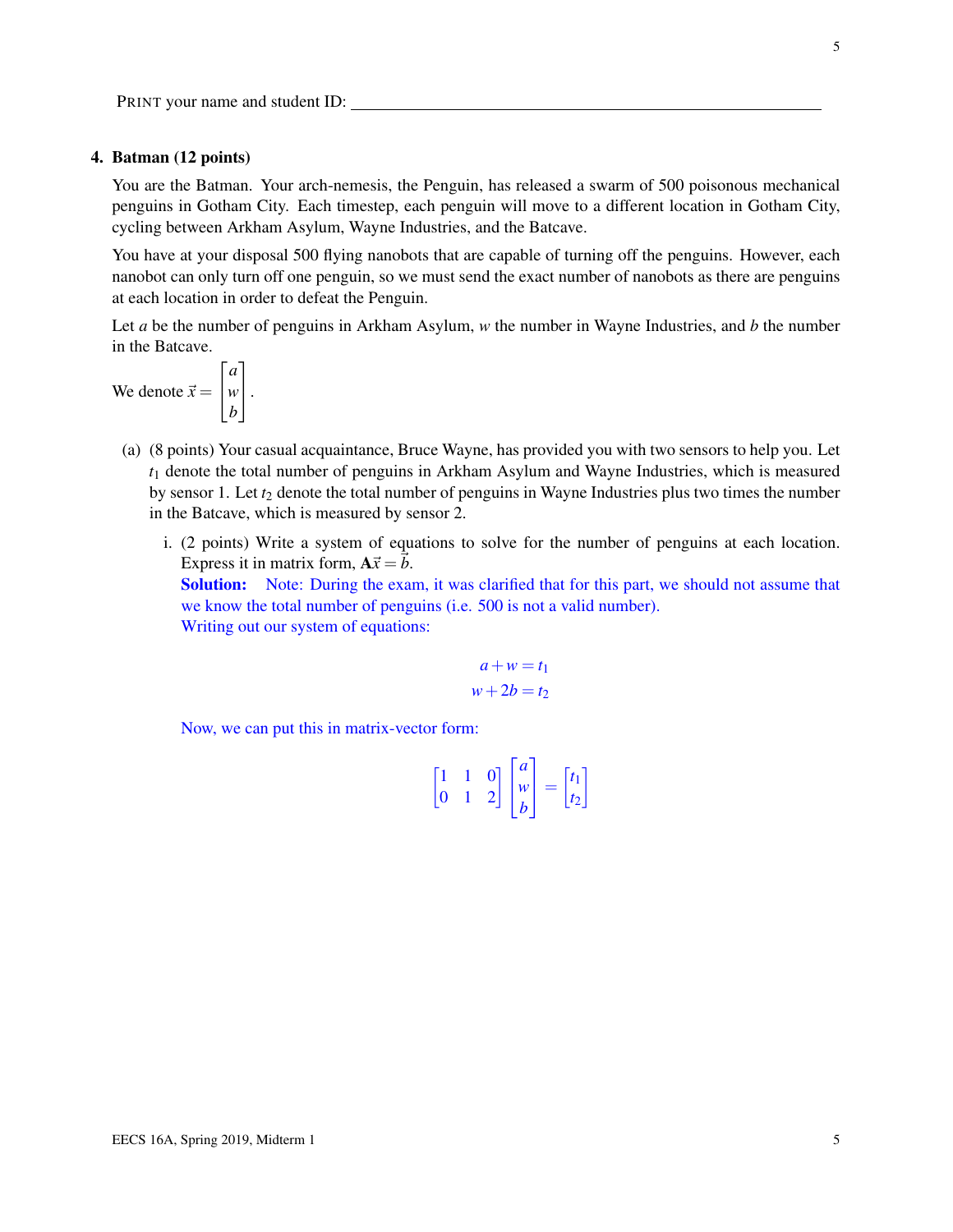$\sqrt{ }$ J  $\mathcal{L}$ 

 $\sqrt{ }$  $\mathbf{I}$ 

The basis for  $null(A)$  is

ii. (4 points) Find a basis for the nullspace of A. **Solution:** Solving for the nullspace, we set  $A\vec{x} = \vec{0}$ . We select *a* as our free variable; let  $a = s$ .

$$
a + w = 0 \rightarrow s + w = 0 \rightarrow w = -s
$$

$$
-s + 2b = 0 \rightarrow b = \frac{s}{2}
$$

$$
\begin{bmatrix} 1 \\ -1 \\ 0.5 \end{bmatrix}.
$$

iii. (2 points) Given this nullspace, can we find the exact number of penguins at each location? Explain your answer.

Solution: Since A has a non-trivial nullspace, its columns are linearly dependent. Therefore, this system does not have a unique solution.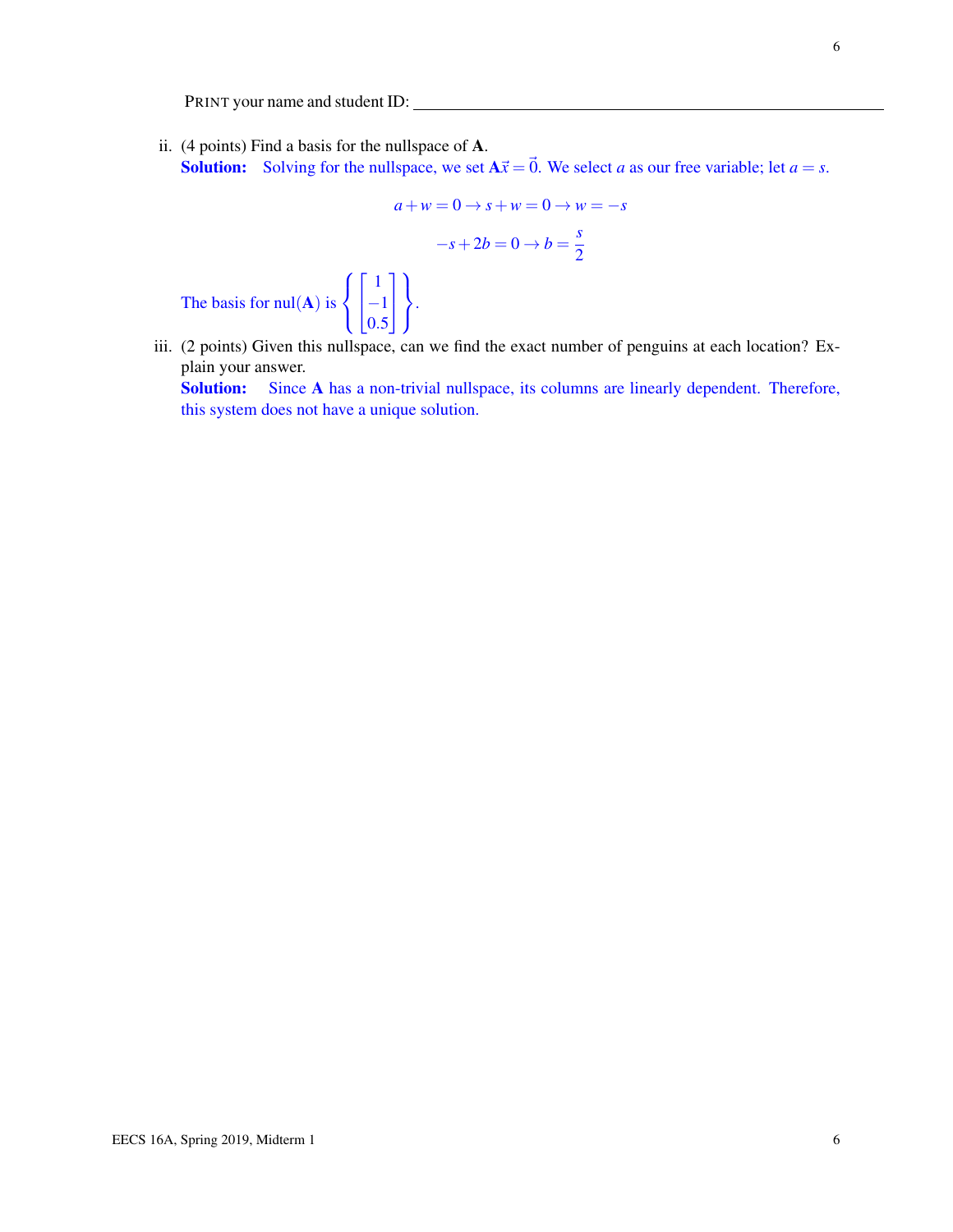(b) (4 points) Desperate, you turn to the Riddler for help. He promises to give you an antidote for the penguin poison if you prove the following:

Let U and V be  $n \times n$  matrices. If  $UV = 0$ , prove that every vector in col(V) is in nul(U). Solution:

Let us express  $V$  and the  $0$  matrix in terms of their columns:

 $\mathbf{U} \cdot \begin{bmatrix} \vec{v_1} & \cdots & \vec{v_n} \end{bmatrix} = \begin{bmatrix} \vec{0} & \cdots & \vec{0} \end{bmatrix}$ 

We can break this into *n* equations,  $\mathbf{U} \cdot \vec{v}_i = \vec{0}$   $\forall i$ . This means that each column of **V** is in the nullspace of U. The column space of V is defined as any linear combination of the columns of V. Since  $U \cdot \vec{v}_i = \vec{0} \forall i$ , U times any linear combination of the columns of V will be 0.  $\Box$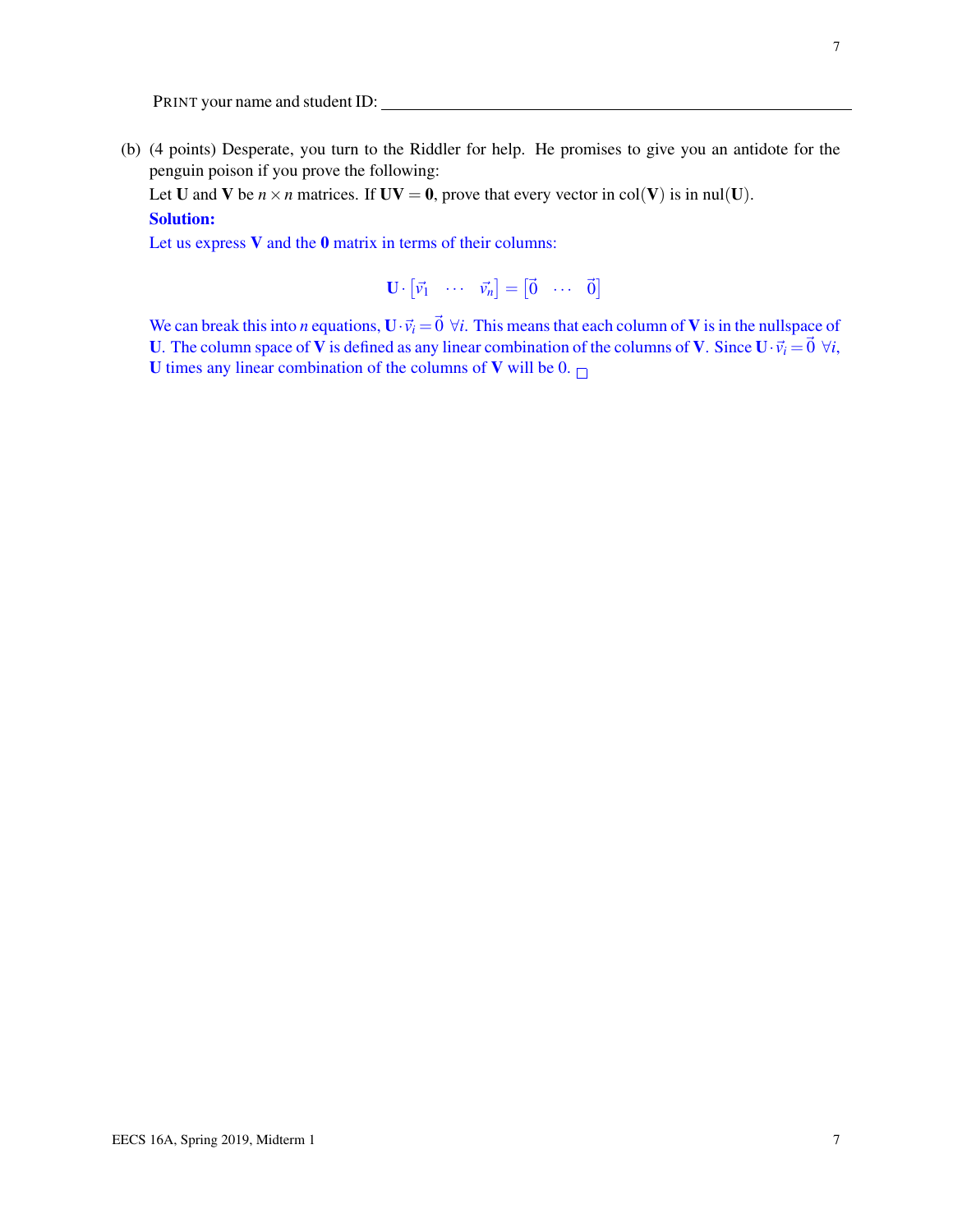#### 5. Intro to Intro to Quantum Computing (18 points)

Concepts from linear algebra show up everywhere, and one of the more interesting applications is in quantum mechanics. In particular, "spin", a fundamental property of a particle and the foundation of quantum computing, can be described using vectors. Your TAs Nick and Ryan want to make a quantum computer, and are trying to understand spin, but they need your help!

Spin states can be represented as a 2-element vector. A particle like an electron can have a state of either *spin up* (represented as  $\vec{\chi}_+$ ), or *spin down* (represented as  $\vec{\chi}_-$ ) which turn out to be eigenvectors of a special matrix called a spin matrix (represented as S). Their corresponding eigenvalues are also important, and tell you the spin *value* for that particle. There are multiple spin matrices, but we will look at just two of them. We'll leave their significance for Physics 137A.

(a) (4 points) In order to help them out, we first want to explain to Nick and Ryan that to find the possible spin states and spin values for a given spin matrix, we just need to find the eigenvectors and eigenvalues of that matrix. Assume we are given the spin matrix  $S_x$ , as shown below

$$
\mathbf{S_x} = \begin{bmatrix} 0 & \frac{\hbar}{2} \\ \frac{\hbar}{2} & 0 \end{bmatrix}
$$

where  $\hbar$  is a constant.

Find the eigenvectors and eigenvalues of the above matrix. Solution:

We start with the Eigenvalue Equation

$$
\mathbf{S}_{\mathbf{x}}\vec{\chi} = \lambda \vec{\chi}
$$

$$
(\mathbf{S}_{\mathbf{x}} - \lambda \mathbf{I})\vec{\chi} = 0
$$

Thus,

$$
\begin{vmatrix} -\lambda & \frac{\hbar}{2} \\ \frac{\hbar}{2} & -\lambda \end{vmatrix} = 0
$$

This reduces to

$$
\lambda^2 - \left(\frac{\hbar}{2}\right)^2 = 0
$$

Thus we have

$$
\lambda_+=\frac{\hbar}{2}, \lambda_-=-\frac{\hbar}{2}
$$

Plugging this back into the 
$$
S_x - \lambda I
$$
 matrix and solving for the null space:

$$
\begin{bmatrix} -\frac{\hbar}{2} & \frac{\hbar}{2} & | & 0\\ \frac{\hbar}{2} & -\frac{\hbar}{2} & | & 0 \end{bmatrix}
$$

$$
\implies \vec{\chi}_{+} = \alpha \begin{bmatrix} 1\\1 \end{bmatrix}
$$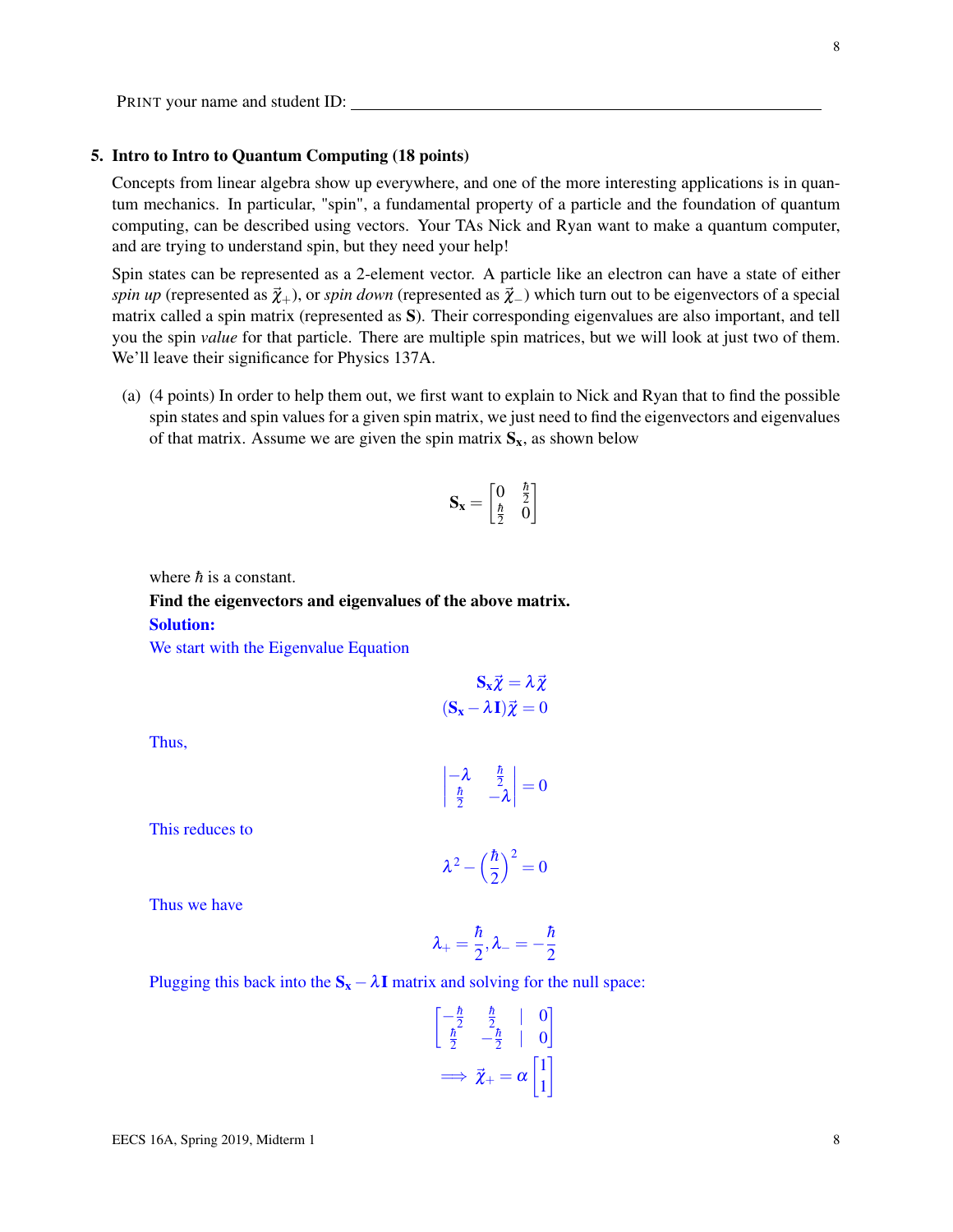$$
\begin{bmatrix} \frac{\hbar}{2} & \frac{\hbar}{2} & | & 0\\ \frac{\hbar}{2} & \frac{\hbar}{2} & | & 0 \end{bmatrix}
$$

$$
\implies \vec{\chi}_{-} = \beta \begin{bmatrix} 1\\ -1 \end{bmatrix}
$$

where  $\alpha$  and  $\beta$  are constants. Note that you did not have to determine which vector was spin up vs. spin down or use the same variables. Just correctly computing both pairs is enough.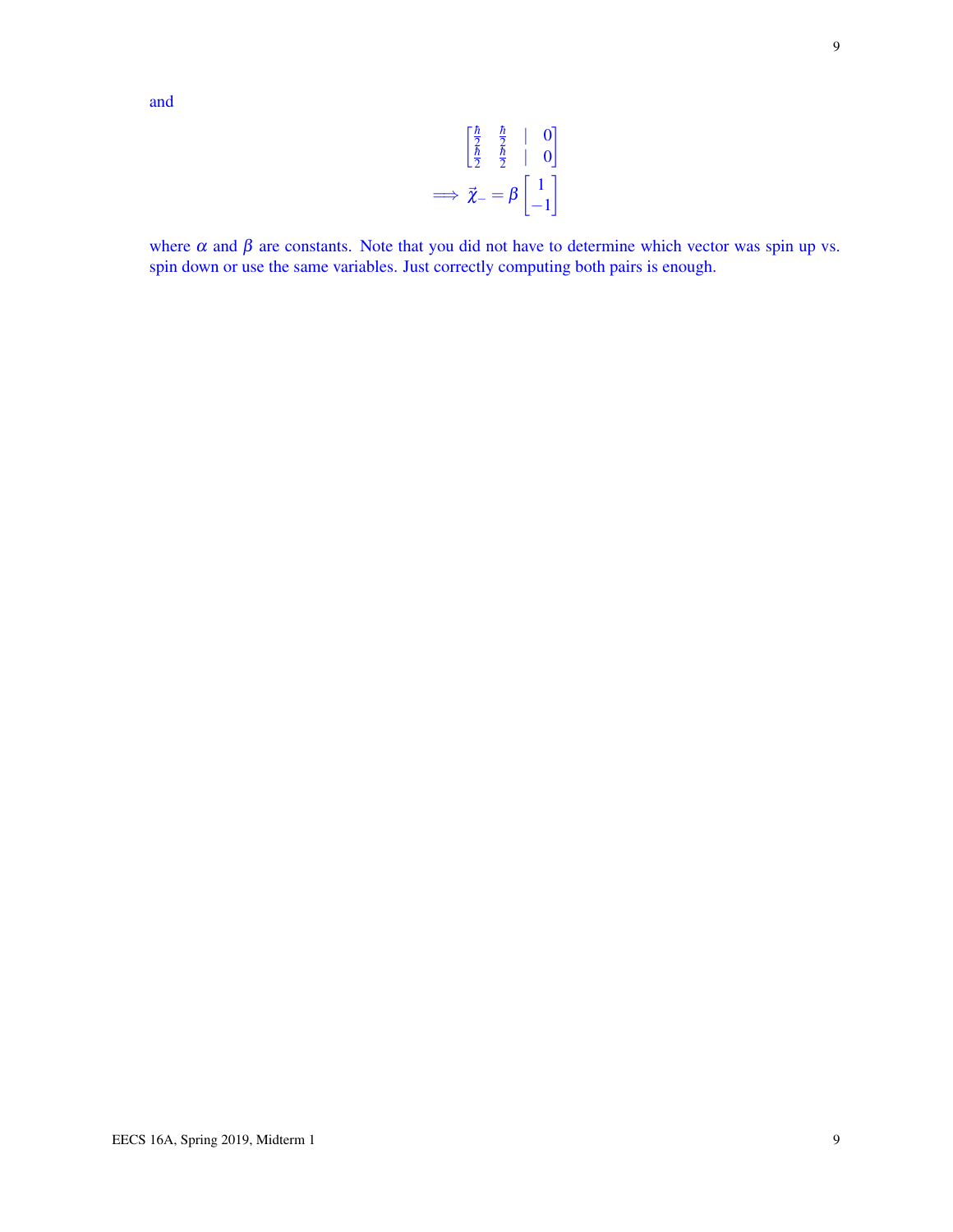(b) (5 points) Unfortunately, quantum mechanics has a lot of randomness. When you measure the spin, you will get one eigenvector or the other, but until then you can't know what you will get. This is because spin state vectors are always linear combinations of spin up/down vectors before measurement. To reiterate:

Any possible unmeasured spin state vector,  $\vec{\gamma}$ , is a linear combination of the spin up and spin down vectors ( $\vec{\chi}_+$  and  $\vec{\chi}_-$ ).

If we know  $\vec{\gamma}$ , then we can still determine which eigenvector we're more likely to get after we measure the spin. If we have a state  $\vec{\gamma} = a\vec{\chi}_+ + b\vec{\chi}_-$  then the likelihood of finding the particle in the spin up state is  $|a|^2$  and is  $|b|^2$  for the spin down state.

Let's take a look at how this works with a different spin matrix  $S_z$ , shown below.

$$
\mathbf{S}_{\mathbf{z}} = \begin{bmatrix} \frac{\hbar}{2} & 0\\ 0 & -\frac{\hbar}{2} \end{bmatrix}
$$

with eigenvector/eigenvalue pairs

$$
(\vec{\chi}_{+} = \begin{bmatrix} 1 \\ 0 \end{bmatrix}, \lambda_{+} = \frac{\hbar}{2})
$$
 and  $(\vec{\chi}_{-} = \begin{bmatrix} 0 \\ 1 \end{bmatrix}, \lambda_{-} = -\frac{\hbar}{2})$ 

Where *h* is a constant. Nick has an electron in an initial state  $\vec{\gamma}$  that he hasn't measured yet and he wants to know what to expect.

For the initial unmeasured state  $\vec{\gamma} = \frac{1}{5}$ 5  $\left\lceil 3 \right\rceil$ 4  $\rceil$ , determine which spin is more likely, up or down, and determine the probability  $(|a|^2 \text{ or } |b|^2)$  for that spin.

Solution: We want to represent the initial state vector as a linear combination of the two eigenvectors of  $S_z$ 

To do this we can solve the vector equation

$$
a \begin{bmatrix} 1 \\ 0 \end{bmatrix} + b \begin{bmatrix} 0 \\ 1 \end{bmatrix} = \frac{1}{5} \begin{bmatrix} 3 \\ 4 \end{bmatrix}
$$

By inspection, we can see that

$$
a = \frac{3}{5}, b = \frac{4}{5}
$$

So the likelihood of measuring spin up is  $|a|^2 = \frac{9}{25}$  and the likelihood of measuring spin down is  $|b|^2 = \frac{16}{25}$ 25

Thus, we are more likely to find the electron in the spin down state.

It's the linear combination (or superposition) property of the electron as a bit that makes quantum computing so powerful. The qubit that the electron represents can be a 1 or a 0, but while it has not been formally measured, you can use the superposition itself as a means of storing information too! Namely, via the coefficients of the linear combination. Check out this link if you want to learn more about how qubits work! https://www.quora.com/What-exactly-is-a-qubit-and-how-does-it-work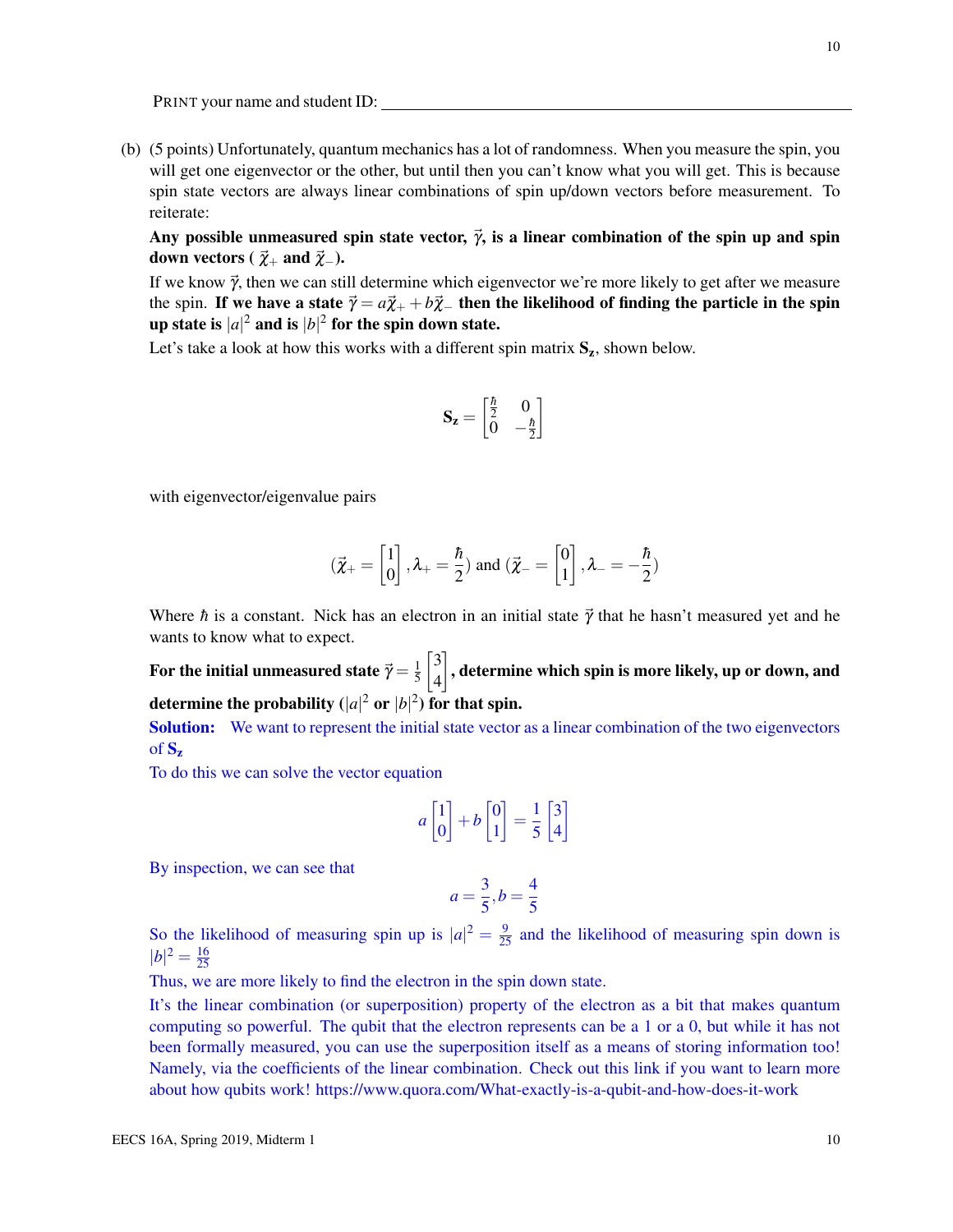(c) (4 points) The previous part tells you what spin state (and therefore spin value) to expect after a single measurement, but sometimes we're more concerned with the average measurement.

For a real-valued  $\vec{\gamma}$  you can determine what the average expected spin value is by computing  $\vec{\gamma}^T S_z \vec{\gamma}$ .

Now Ryan wants to know what the average expected spin value of Nick's electron is.

What is the average expected spin value for the state  $\vec{\gamma}$  in part (b)?

Solution: The information we can get from the average expected spin is the most information we can get out of the initial state without directly measuring the spin of the system.

We compute the average expected spin using the provided equation:  $\vec{\gamma}^T \mathbf{S}_z \vec{\gamma}$ 

$$
\vec{\gamma}^T \mathbf{S}_\mathbf{z} \vec{\gamma} = \begin{bmatrix} \frac{3}{5} & \frac{4}{5} \end{bmatrix} \begin{bmatrix} \frac{\hbar}{2} & 0\\ 0 & -\frac{\hbar}{2} \end{bmatrix} \begin{bmatrix} \frac{3}{5} \\ \frac{4}{5} \end{bmatrix} = -\frac{7}{25} \frac{\hbar}{2}
$$

(d) (5 points) Now let's show something more general. In quantum mechanics, the energy of a system is given by Schrodinger's Equation,

$$
\mathbf{H}\vec{\psi} = e\vec{\psi}
$$

where  $e$  is a constant that represents the energy of the system, and is the eigenvalue corresponding to the state eigenvector  $\vec{\psi}$ . We often want to measure the energy of a system to determine which state it's in, but it's not always so simple.

Show that for matrix H, if two states  $\vec{\psi}_1$  and  $\vec{\psi}_2$  have the same eigenvalue *e*, then any linear combination of the two has the same eigenvalue *e*.

**Solution:** Given that  $\mathbf{H}\vec{\psi}_1 = e\vec{\psi}_1$  and  $\mathbf{H}\vec{\psi}_2 = e\vec{\psi}_2$ Then let  $\vec{\psi} = \alpha_1 \vec{\psi}_1 + \alpha_2 \vec{\psi}_2$ 

$$
\mathbf{H}\vec{\psi} = \mathbf{H}(\alpha_1\vec{\psi}_1 + \alpha_2\vec{\psi}_2) = \alpha_1\mathbf{H}\vec{\psi}_1 + \alpha_2\mathbf{H}\vec{\psi}_2 = \alpha_1e\vec{\psi}_1 + \alpha_2e\vec{\psi}_2 = e(\alpha_1\vec{\psi}_1 + \alpha_2\vec{\psi}_2) = e\vec{\psi}
$$

An alternate solution is to note that since both have the same eigenvector, they must both be a part of the same eigenspace. Since subspaces are closed under scalar multiplication and vector addition, then any linear combination must still be in the same space, and therefore have the same eigenvalue.

Thus we have shown that any linear combination of the two states  $\psi_1$  and  $\psi_2$  is also an eigenvalue of H.

The consequence of this is that it's not always possible to determine what's going on purely by measuring energy, which is usually possible in classical physics, and the state associated with eigenvectors for which this is true are called "degenerate states". This is one of the many quirks of quantum mechanics that physicists need to account for when measuring and doing research!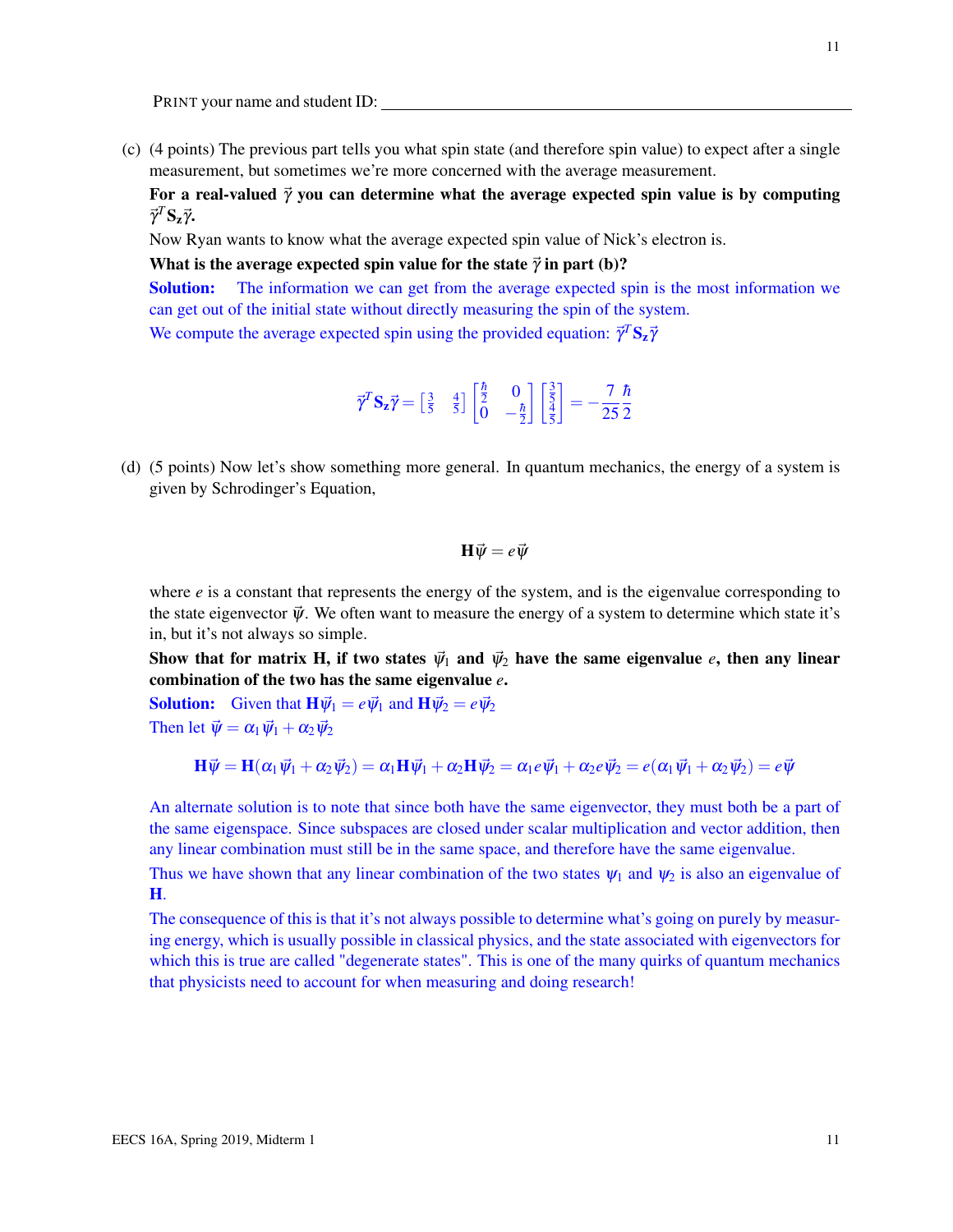# 6. The Carp and the Dragons (16 points)

According to legend, there exists a magical river full of carp. Every year on January 1st, there is a special competition where each carp swims its hardest upstream, and those that successfully reach the top of the river become dragons. Every year on this day, 3/5 of the carp succeed, 1/10 perish during the arduous trip, and 3/10 give up but escape with their lives intact. On the other hand, 1/4 of the existing dragons die of old age. These transitions are represented in the diagram below:



(a) (2 point) If  $\vec{x} = \begin{bmatrix} x_C \\ x_C \end{bmatrix}$ *xD* is a vector where  $x_C$  and  $x_D$  are the number of carp and dragons, express the change in  $\vec{x}$  on January 1st as a matrix *A*. In other words, if  $\vec{x}$  is the vector before the contest, then  $A\vec{x}$ is the vector after the contest.

Solution:

| ${\bf A} =$ | $\left\lceil \frac{3}{10} \right\rceil$ | 0   |
|-------------|-----------------------------------------|-----|
|             | 3/5                                     | 3/4 |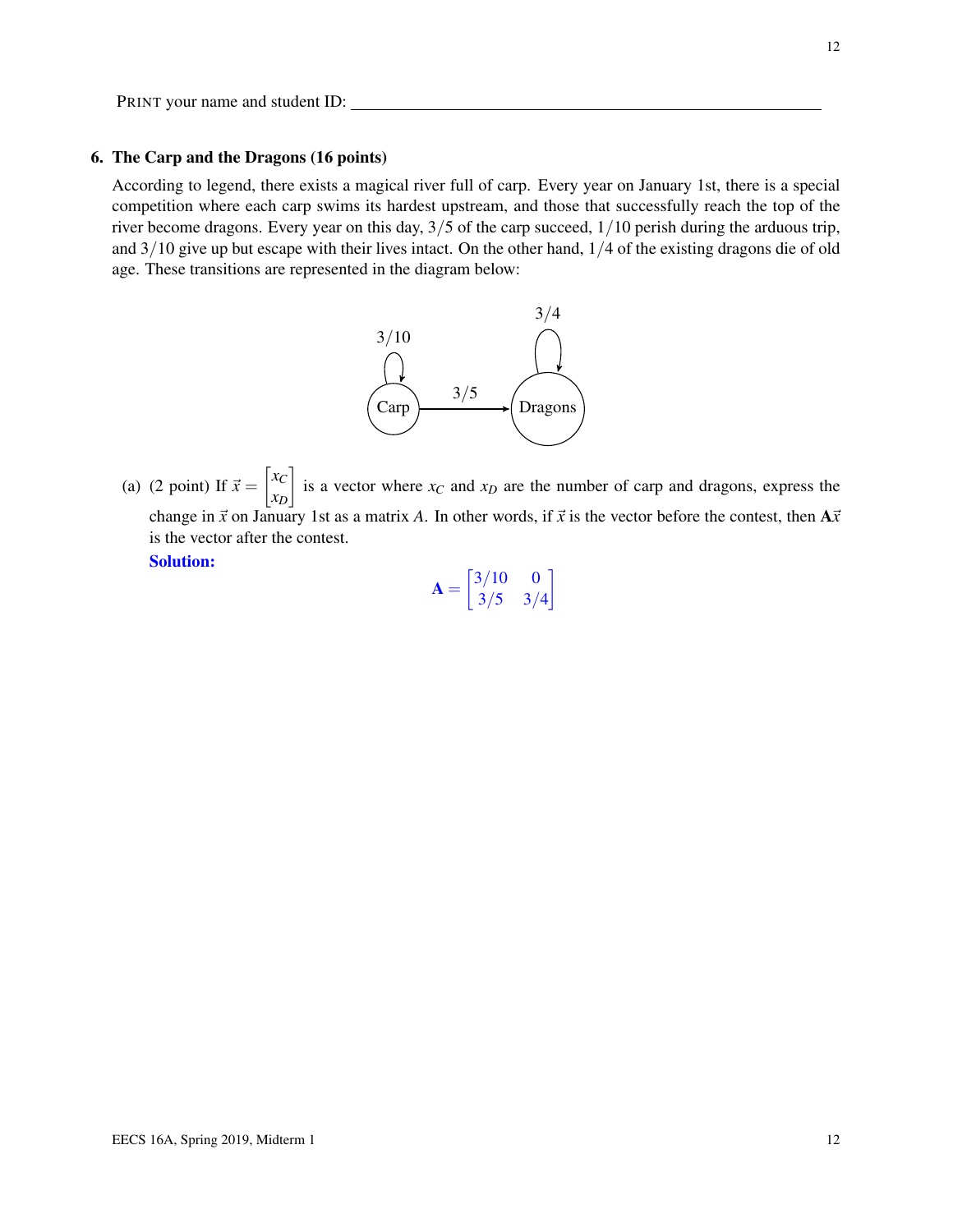(b) (2 point) In addition to the contest, over the course of one year, the dragons reproduce, and 4/5 of the dragons give birth to one carp each (dragons can only give birth to carp). On the other hand, 1/7 of the carp perish due to the harsh river conditions. The transitions are represented in the diagram below:



Write down a matrix **B** representing this change. Solution:

$$
\mathbf{B} = \begin{bmatrix} 6/7 & 4/5 \\ 0 & 1 \end{bmatrix}
$$

(c) (4 points) Regardless of your previous answers, let  $A = \begin{bmatrix} 1/5 & 0 \\ 7/10 & 2 \end{bmatrix}$ 7/10 3/4 and **B** =  $\begin{bmatrix} 1/3 & 1/3 \\ 0 & 1 \end{bmatrix}$ . Suppose that every year, we have the contest in (a) on Jan 1st, as well as the reproduction in (b) that occurs during the rest of the year. If  $\vec{x}$  is the carp-dragon vector on December 31st, 2019, find the matrix C such that  $C\vec{x}$  is the carp-dragon vector on December 31st, 2020.

Solution: The transition matrix for one year is

$$
\mathbf{C} = \mathbf{BA} = \begin{bmatrix} 1/3 & 1/3 \\ 0 & 1 \end{bmatrix} \begin{bmatrix} 1/5 & 0 \\ 7/10 & 3/4 \end{bmatrix} = \begin{bmatrix} 3/10 & 1/4 \\ 7/10 & 3/4 \end{bmatrix}
$$

Note that the contest happens first, which determines the multiplication order.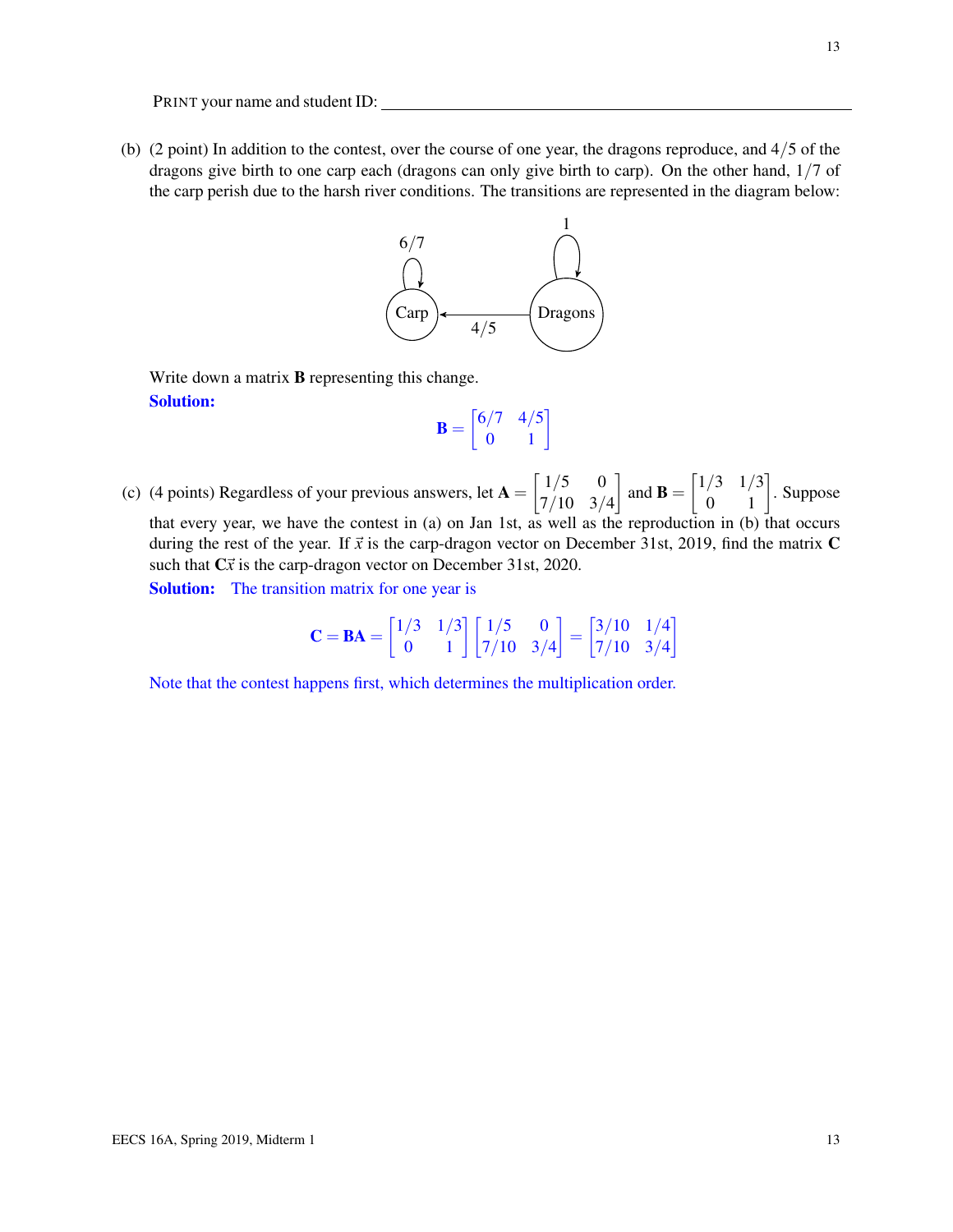(d) (8 points) Regardless of your answers above, let  $C = \begin{bmatrix} 1/2 & 1/4 \\ 1/2 & 2/4 \end{bmatrix}$ 1/2 3/4 . Suppose the pattern in (c) repeats every year, and we start with 900 carp and 0 dragons on December 31, 2019. Will the number of carp and dragons settle to some steady state? Please justify your answer. Furthermore, if the numbers do stabilize, please find the number of carp and dragons on December 31st in some year far into the future.

Solution: To determine the existence of a steady state, we can find the eigenvalues by the characteristic polynomial, or

$$
(\lambda - 1/2)(\lambda - 3/4) - 1/8 = \lambda^2 - (5/4)\lambda + 1/4 = (\lambda - 1)(\lambda - 1/4)
$$

Note that one of the eigenvalues is 1 while the other is 1/4, which has magnitude less than 1. Therefore, there will be a steady state.

To find the steady state, we can find the nullspace of C−I:

$$
\begin{bmatrix} -1/2 & 1/4 \\ 1/2 & -1/4 \end{bmatrix} \rightarrow \begin{bmatrix} 1 & -1/2 \\ 0 & 0 \end{bmatrix}.
$$

The eigenvector is  $[1/2,1]$ , which when normalized becomes  $[1/3,2/3]$ . Therefore, we have 300 carp and 600 dragons.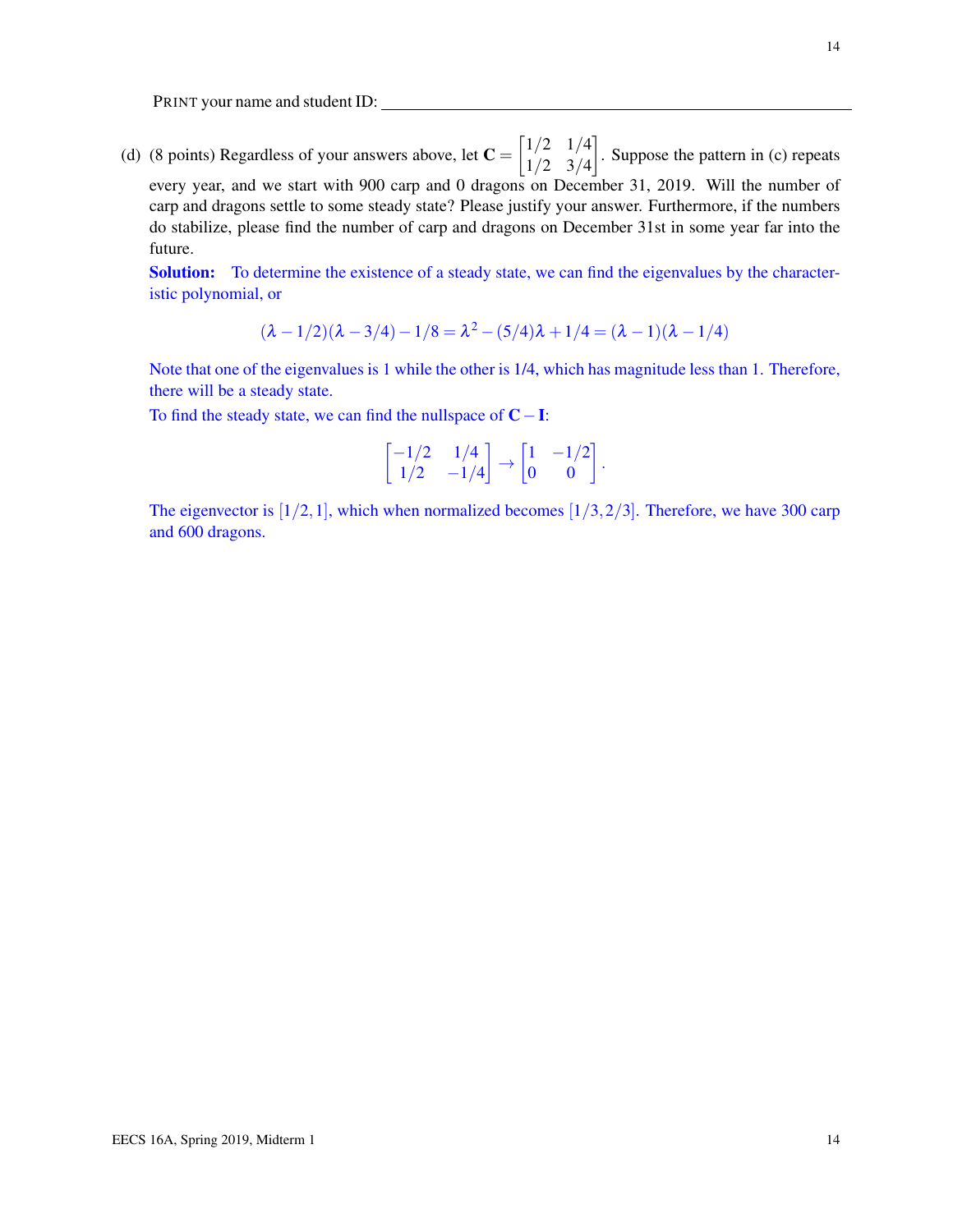#### 7. Three Dimensions of a Virtual Reality System (19 points)

A virtual reality (VR) game developer is attempting to build a set of basis vectors to represent every point in  $\mathbb{R}^3$ .

(a) (6 points) After coming up with a set of three basis vectors in  $\mathbb{R}^3$  and storing them in a 3  $\times$  3 matrix **A**, a power outage erased one element of every basis vector, i.e.

$$
\mathbf{A} = \begin{bmatrix} 1 & 0 & t \\ t & 1 & -1 \\ 1 & t & -1 \end{bmatrix},
$$

where  $t \in \mathbb{R}$  represents the number that was erased. Due to program restrictions, only one unique value for *t* can be substituted back into the erased elements to recover the set of basis vectors. The game developer is however not familiar with linear algebra. Using your understanding of linear independence, provide the game developer with the set of all possible real number values of *t* that they can use to ensure that A's columns make up a set of basis vectors.

**Solution:** We can perform Gaussian Elimination on A to recover the set of basis vectors.

$$
\begin{bmatrix} 1 & 0 & t \\ t & 1 & -1 \\ 1 & t & -1 \end{bmatrix} \stackrel{R_2 \leftarrow R_2 - tR_1}{\longrightarrow} \begin{bmatrix} 1 & 0 & t \\ 0 & 1 & -(t^2+1) \\ 1 & t & -1 \end{bmatrix} \stackrel{R_3 \leftarrow R_3 - R_1}{\longrightarrow} \begin{bmatrix} 1 & 0 & t \\ 0 & 1 & -(t^2+1) \\ 0 & t & -(t+1) \end{bmatrix} \stackrel{R_3 \leftarrow R_3 - tR_2}{\longrightarrow} \begin{bmatrix} 1 & 0 & t \\ 0 & 1 & -(t^2+1) \\ 0 & 0 & t^3-1 \end{bmatrix}.
$$

In order for A to have linearly independent columns, the last row of the row-reduced matrix from Gaussian Elimination cannot be a row of all zeros. In other words,  $t^3 \neq 1 \Rightarrow t \neq 1$ . Therefore, as long as  $t \neq 1$ , we have the required set of linearly independent basis vectors.

Alternative Solution:

Another valid solution was to note that  $det(A) \neq 0$ . This produces

$$
det(A) = 1 * \begin{vmatrix} 1 & -1 \\ t & -1 \end{vmatrix} - 0 * \begin{vmatrix} t & -1 \\ 1 & -1 \end{vmatrix} + t * \begin{vmatrix} t & 1 \\ 1 & t \end{vmatrix} = (-1 - (-1)t) + t(t^2 - 1) = -1 + t + t^3 - t = t^3 - 1 \neq 0
$$
  

$$
\rightarrow t^3 \neq 1 \rightarrow t \neq 1
$$

Common Mistakes:

Full credit was only given to both the correct answer and the correct reasoning. Many people noted that  $t \neq 1$  through observation and noting that this made *A* linearly dependent. However, this does not prove that *t* can be any value other than 1, just that *t* cannot be 1.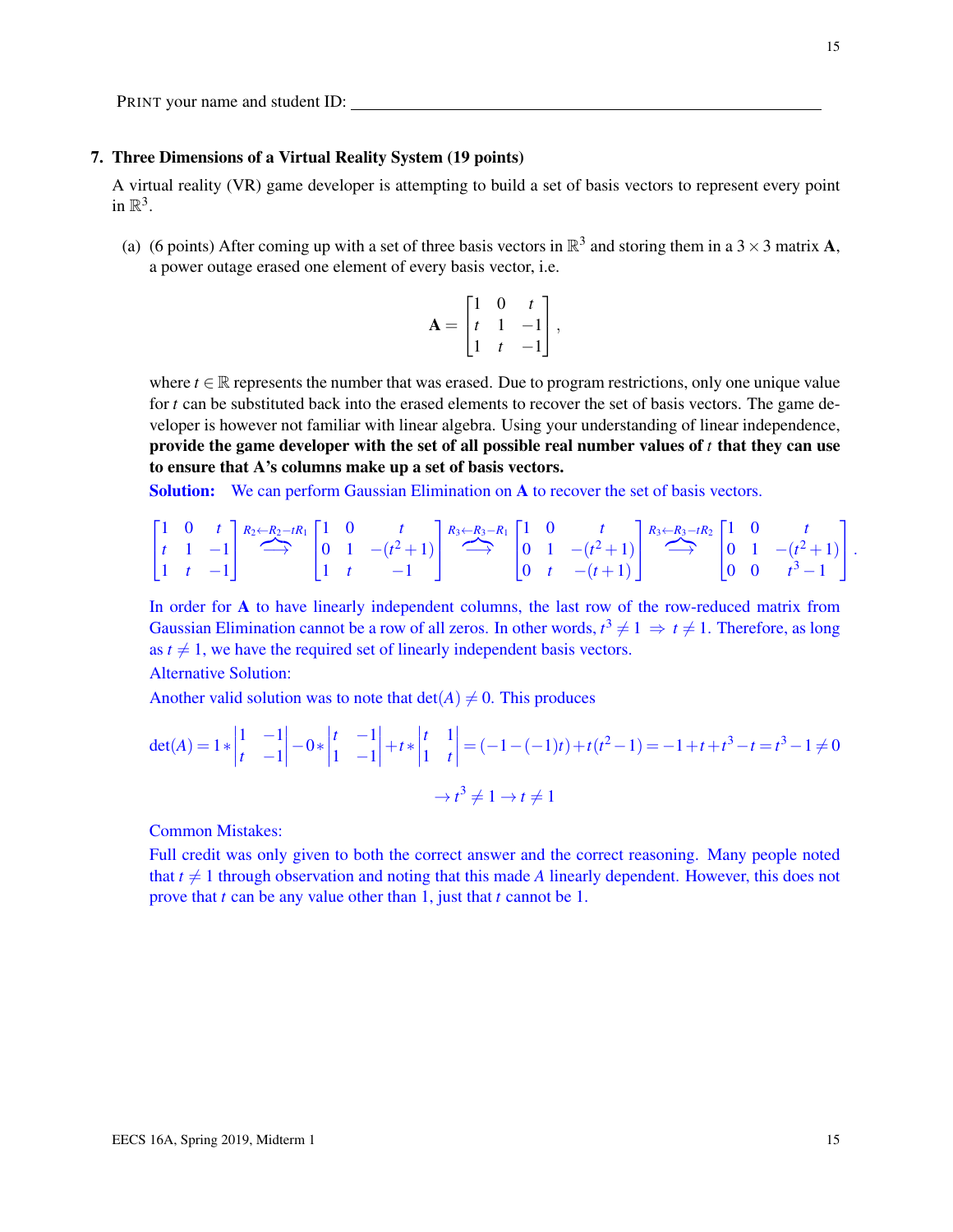(b) (7 points) The game developer now decides to test the game on the VR headset, which operates using a proprietary processor chip. In order to operate at a faster speed using lower power consumption, the processor calculates its own set of basis vectors  $\vec{w}_1$ ,  $\vec{w}_2$ , and  $\vec{w}_3$  using the developer's basis vectors as inputs. It denotes the input basis vectors as some arbitrary vectors  $\vec{v}_1$ ,  $\vec{v}_2$ , and  $\vec{v}_3$ , and then calculates its own set of three basis vectors  $\vec{w}_1$ ,  $\vec{w}_2$ , and  $\vec{w}_3$  such that

$$
\vec{w}_1 = \vec{v}_1
$$
  
\n
$$
\vec{w}_2 = b\vec{v}_3 - \vec{v}_2
$$
  
\n
$$
\vec{w}_3 = \vec{v}_1 + a\vec{v}_2 + \vec{v}_3,
$$

where  $a, b \in \mathbb{R}$ . The VR headset operating system asks that you specify what *a* and *b* must be so that  $\vec{w}_1$ ,  $\vec{w}_2$ , and  $\vec{w}_3$  make up a set of basis vectors given any arbitrary basis vectors  $\vec{v}_1$ ,  $\vec{v}_2$ , and  $\vec{v}_3$ . Knowing that  $\vec{v}_1$ ,  $\vec{v}_2$ , and  $\vec{v}_3$  are three arbitrary vectors that are linearly independent, **provide the game developer** with the set of all real number values of *a* and *b* such that  $\vec{w}_1$ ,  $\vec{w}_2$ , and  $\vec{w}_3$  make up a set of basis **vectors.** [Hint: the scalars *a* and *b* multiply every element of the vectors  $\vec{v}_2$  and  $\vec{v}_3$ , respectively, so it is possible to represent every vector as a scalar symbolically, and compactly write the system as follows:]

$$
\begin{bmatrix}\n(\vec{w}_1) \\
(\vec{w}_2) \\
(\vec{w}_3)\n\end{bmatrix} = \mathbf{A} \begin{bmatrix}\n(\vec{v}_1) \\
(\vec{v}_2) \\
(\vec{v}_3)\n\end{bmatrix},
$$

where **A** is a  $3 \times 3$  matrix.

**Solution:** Because the scalars *a* and *b* multiply every element of the vectors  $\vec{v}_2$  and  $\vec{v}_3$ , respectively, we can represent the above system of linear equations as follows:

$$
\begin{bmatrix}\n(\vec{w}_1) \\
(\vec{w}_2) \\
(\vec{w}_3)\n\end{bmatrix} = \begin{bmatrix}\n1 & 0 & 0 \\
0 & -1 & b \\
1 & a & 1\n\end{bmatrix} \begin{bmatrix}\n(\vec{v}_1) \\
(\vec{v}_2) \\
(\vec{v}_3)\n\end{bmatrix}.
$$

Denote by **A** the  $3 \times 3$  matrix above, i.e.

$$
\mathbf{A} = \begin{bmatrix} 1 & 0 & 0 \\ 0 & -1 & b \\ 1 & a & 1 \end{bmatrix}.
$$

We have that  $\vec{w}_1$ ,  $\vec{w}_2$ , and  $\vec{w}_3$  are linearly independent if **A**'s columns are linearly independent since  $\vec{v}_1$ ,  $\vec{v}_2$ , and  $\vec{v}_3$  are linearly independent. We perform Gaussian Elimination on A to determine the set of all values for *a* and *b* that make  $\vec{w}_1$ ,  $\vec{w}_2$ , and  $\vec{w}_3$  linearly independent. Performing Gaussian Elimination, we have

$$
\begin{bmatrix} 1 & 0 & 0 \ 0 & -1 & b \ 1 & a & 1 \end{bmatrix} \stackrel{R_3 \leftarrow R_3 - R_1}{\longrightarrow} \begin{bmatrix} 1 & 0 & 0 \ 0 & -1 & b \ 0 & a & 1 \end{bmatrix} \stackrel{R_3 \leftarrow R_3 + aR_2}{\longrightarrow} \begin{bmatrix} 1 & 0 & 0 \ 0 & -1 & b \ 0 & 0 & 1 + ab \end{bmatrix}.
$$

Similar to Part  $(a)$ , in order for A to have linearly independent columns, the last row of the matrix we obtained from Gaussian Elimination cannot be a row of all zeros. In other words,  $ab \neq -1$ . Therefore, as long as  $ab \neq -1$ , we have the required set of linearly independent basis vectors  $\vec{w}_1$ ,  $\vec{w}_2$ , and  $\vec{w}_3$ .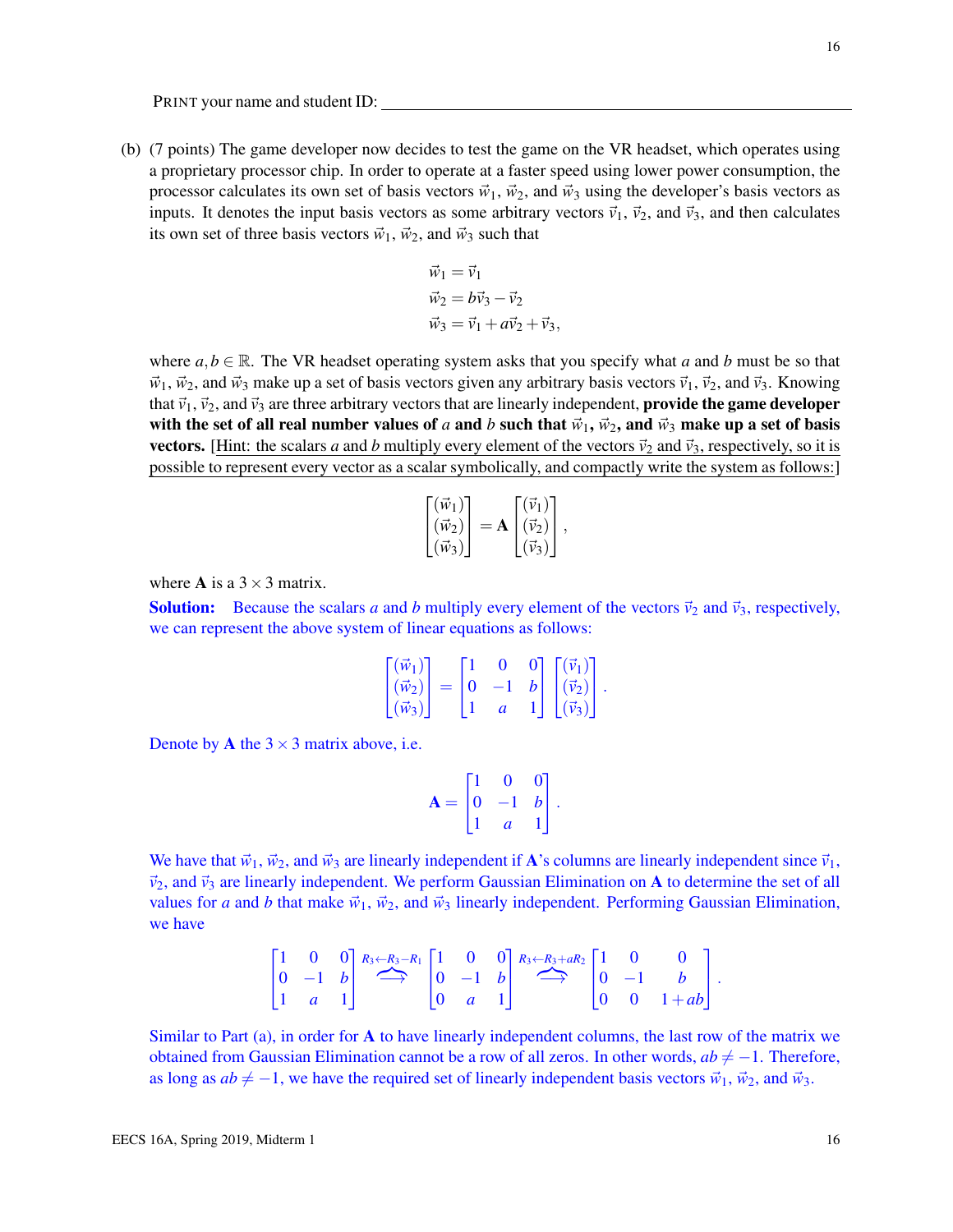(c) (6 points) For this part, let  $a = 1$  and  $b = -2$  in A from Part (b) [Hint: the pair of values  $a = 1$  and  $b = -2$  should be included in your answer to Part (b), i.e.]

$$
\mathbf{A} = \begin{bmatrix} 1 & 0 & 0 \\ 0 & -1 & -2 \\ 1 & 1 & 1 \end{bmatrix}.
$$

In other words, assume that the values for *a* and *b* comprise the following system of equations:

$$
\begin{bmatrix}\n(\vec{w}_1) \\
(\vec{w}_2) \\
(\vec{w}_3)\n\end{bmatrix} = \begin{bmatrix}\n1 & 0 & 0 \\
0 & -1 & -2 \\
1 & 1 & 1\n\end{bmatrix} \begin{bmatrix}\n(\vec{v}_1) \\
(\vec{v}_2) \\
(\vec{v}_3)\n\end{bmatrix}.
$$

The game developer would now like to have a matrix **B** that they can use to recover  $\vec{v}_1$ ,  $\vec{v}_2$ , and  $\vec{v}_3$  given  $\vec{w}_1$ ,  $\vec{w}_2$ , and  $\vec{w}_3$  via a simple matrix vector multiply. To elaborate, the game developers would like a  $3 \times 3$  matrix **B** that satisfies the following:

$$
\begin{bmatrix}\n(\vec{v}_1) \\
(\vec{v}_2) \\
(\vec{v}_3)\n\end{bmatrix} = \mathbf{B} \begin{bmatrix}\n(\vec{w}_1) \\
(\vec{w}_2) \\
(\vec{w}_3)\n\end{bmatrix}.
$$

# What is B?

**Solution:** Observe that the matrix we need is  $A^{-1}$ . After substituting in the given values for *a* and *b* in A from Part (b), we can obtain  $B = A^{-1}$  using Gaussian Elimination after augmenting the identity matrix as follows:

$$
\begin{bmatrix} \mathbf{A} \mid \mathbf{I} \end{bmatrix} = \begin{bmatrix} 1 & 0 & 0 & 1 & 0 & 0 \\ 0 & -1 & -2 & 0 & 1 & 0 \\ 1 & 1 & 1 & 0 & 0 & 1 \end{bmatrix} \stackrel{R_3 \leftarrow R_3 - R_1 + R_2}{\longrightarrow} \begin{bmatrix} 1 & 0 & 0 & 1 & 0 & 0 \\ 0 & -1 & -2 & 0 & 1 & 0 \\ 0 & 0 & -1 & -1 & 1 & 1 \end{bmatrix}
$$

$$
\stackrel{R_3 \leftarrow -R_3}{\longrightarrow} \begin{bmatrix} 1 & 0 & 0 & 1 & 0 & 0 \\ 0 & -1 & -2 & 0 & 1 & 0 \\ 0 & 0 & 1 & 1 & -1 & -1 \end{bmatrix} \stackrel{R_2 \leftarrow R_2 + 2R_3}{\longrightarrow} \begin{bmatrix} 1 & 0 & 0 & 1 & 0 & 0 \\ 0 & -1 & 0 & 2 & -1 & -2 \\ 0 & 0 & 1 & 1 & -1 & -1 \end{bmatrix}
$$

$$
\stackrel{R_2 \leftarrow -R_2}{\longrightarrow} \begin{bmatrix} 1 & 0 & 0 & 1 & 0 & 0 \\ 0 & 1 & 0 & -2 & 1 & 2 \\ 0 & 0 & 1 & 1 & -1 & -1 \end{bmatrix} = \begin{bmatrix} \mathbf{I} \mid \mathbf{B} \end{bmatrix}.
$$

Therefore,

$$
\mathbf{B} = \mathbf{A}^{-1} = \begin{bmatrix} 1 & 0 & 0 \\ -2 & 1 & 2 \\ 1 & -1 & -1 \end{bmatrix}.
$$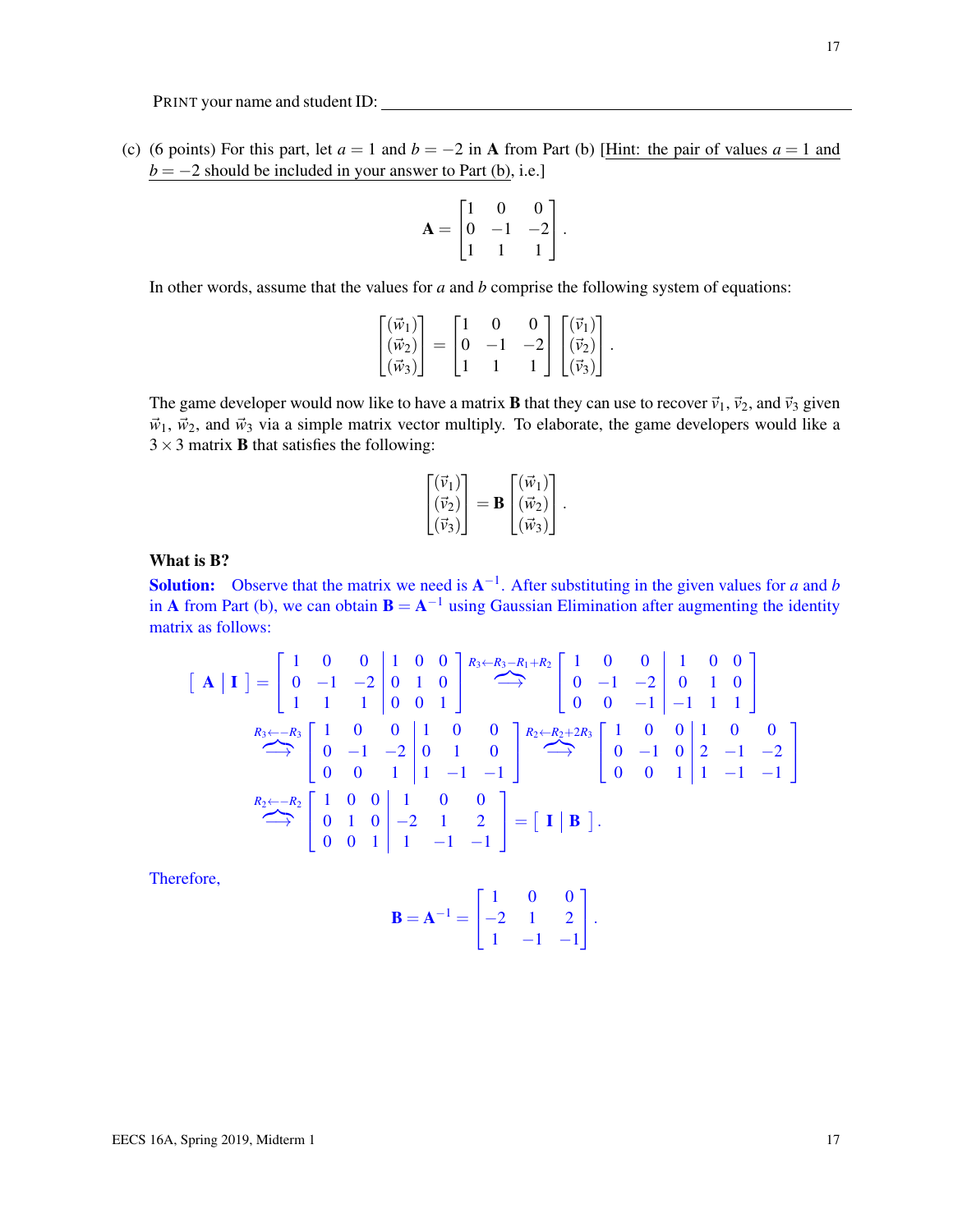#### 8. Population Stabilization(21 points)

After a large forest fire, an area of the California forest has burnt down. We would like to reintroduce populations of Bears, Trees, and Beavers into the burnt down forest. However, we need to be careful how many of each species to introduce into the area. Luckily, a team of conservationists have observed the number of each animal over time, and come up with a model shown below:



(a) (3 Points) Given the state vector  $\vec{x}$  shown below, we can represent the evolution of the system with the matrix equation shown below:

$$
\vec{x}[k] = \begin{bmatrix} x_r[k] \\ x_t[k] \\ x_v[k] \end{bmatrix}, \vec{x}[k+1] = \mathbf{A}\vec{x}[k]
$$

where  $x_r[k], x_t[k]$  and  $x_v[k]$  represents the number of Bears, Trees, and Beavers at a specific time step *t*. Given the diagram above, find the matrix A that represents this system. Is this system conservative? Solution: The matrix A is not conservative, as not all the columns sum to 1.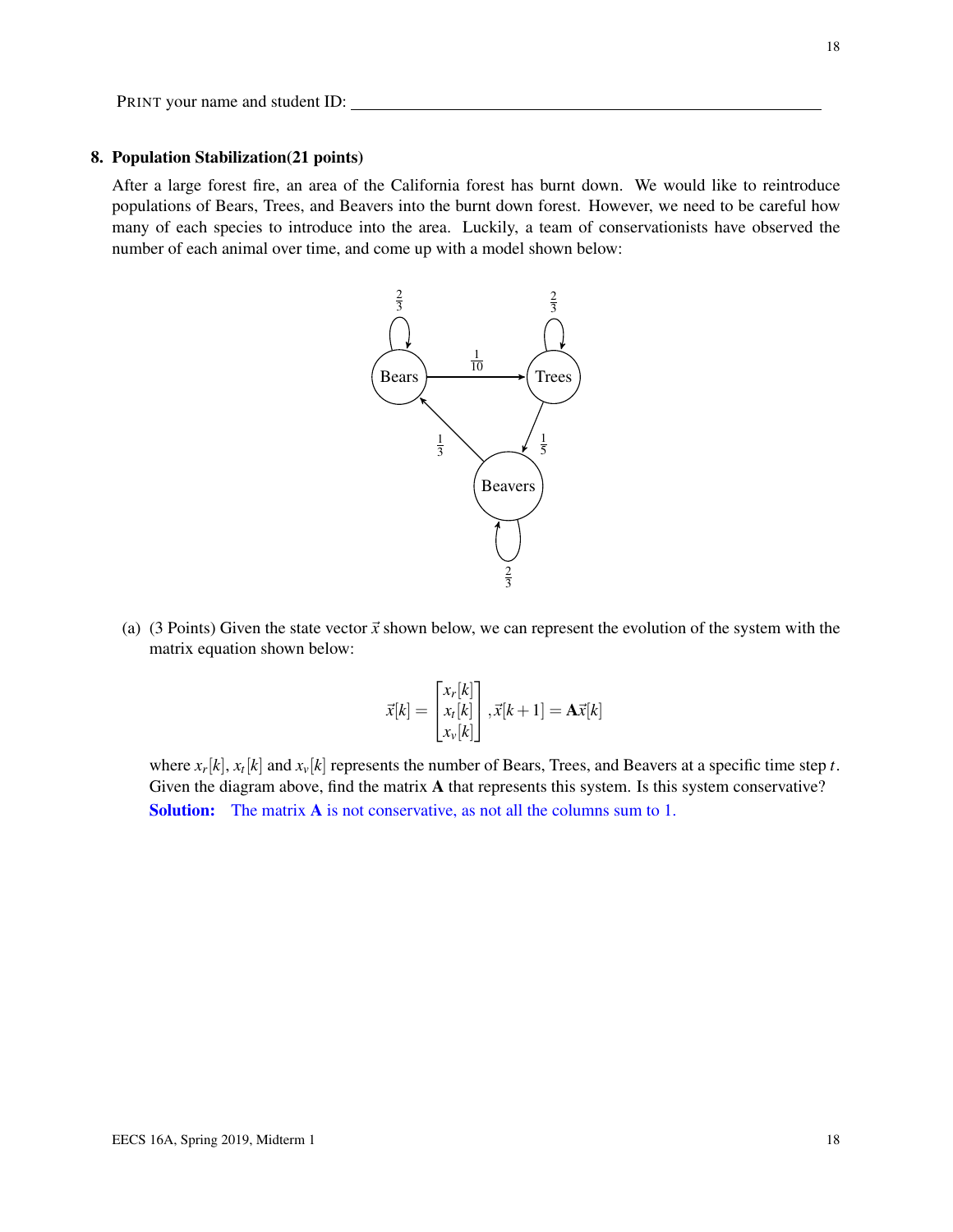(b) (10 Points) It turns out, an intern made a mistake counting the number of Bears. The conservationists went back and updated their model, this time they have provided you with a matrix **B** that represents the system.

$$
\vec{x}[k+1] = \begin{bmatrix} x_r[k+1] \\ x_t[k+1] \\ x_v[k+1] \end{bmatrix} = \mathbf{B} \begin{bmatrix} x_r[k] \\ x_t[k] \\ x_v[k] \end{bmatrix} = \begin{bmatrix} 1 & 0 & 0 \\ 0 & \frac{1}{2} & 1 \\ 0 & 1 & \frac{1}{2} \end{bmatrix} \begin{bmatrix} x_r[k] \\ x_t[k] \\ x_v[k] \end{bmatrix}
$$

Find the eigenvalues and eigenvectors of this matrix.

Solution: We begin by finding the eigenvalues of the above matrix.

$$
det(\mathbf{A} - \lambda I) = det\begin{pmatrix} 1 - \lambda & 0 & 0 \\ 0 & \frac{1}{2} - \lambda & 1 \\ 0 & 1 & \frac{1}{2} - \lambda \end{pmatrix} = (1 - \lambda)\begin{pmatrix} \frac{1}{2} - \lambda \end{pmatrix}^2 - 1 = (1 - \lambda)\begin{pmatrix} \frac{1}{2} + \lambda \end{pmatrix} \begin{pmatrix} \frac{3}{2} - \lambda \end{pmatrix}
$$

Next we find the eigenvectors associated with each eigenvalue:  $\lambda_1 = 1$ :

$$
A - I = \begin{bmatrix} 0 & 0 & 0 \\ 0 & \frac{1}{2} & 1 \\ 0 & 1 & \frac{1}{2} \end{bmatrix}
$$

From the above matrix, we see  $x_r$  is free and  $x_t$  and  $x_v$  must be zero, therefore  $\vec{v}_1$  =  $\sqrt{ }$  $\overline{1}$ 1 0 0 1  $\vert \cdot$ 

Next for the eigenvalue  $\lambda_2 = -\frac{1}{2}$  $\frac{1}{2}$ :

$$
A + \frac{1}{2}I = \begin{bmatrix} \frac{3}{2} & 0 & 0 \\ 0 & 1 & 1 \\ 0 & 1 & 1 \end{bmatrix}
$$

$$
\begin{bmatrix} \frac{3}{2} & 0 & 0 \\ 0 & 1 & 1 \\ 0 & 0 & 0 \end{bmatrix}
$$

 $x<sub>v</sub>$ is free

$$
x_v = x_v
$$
  
\n
$$
x_t = -x_v
$$
  
\n
$$
x_r = 0
$$
  
\n
$$
v_2 = \begin{bmatrix} 0 \\ 1 \\ -1 \end{bmatrix}
$$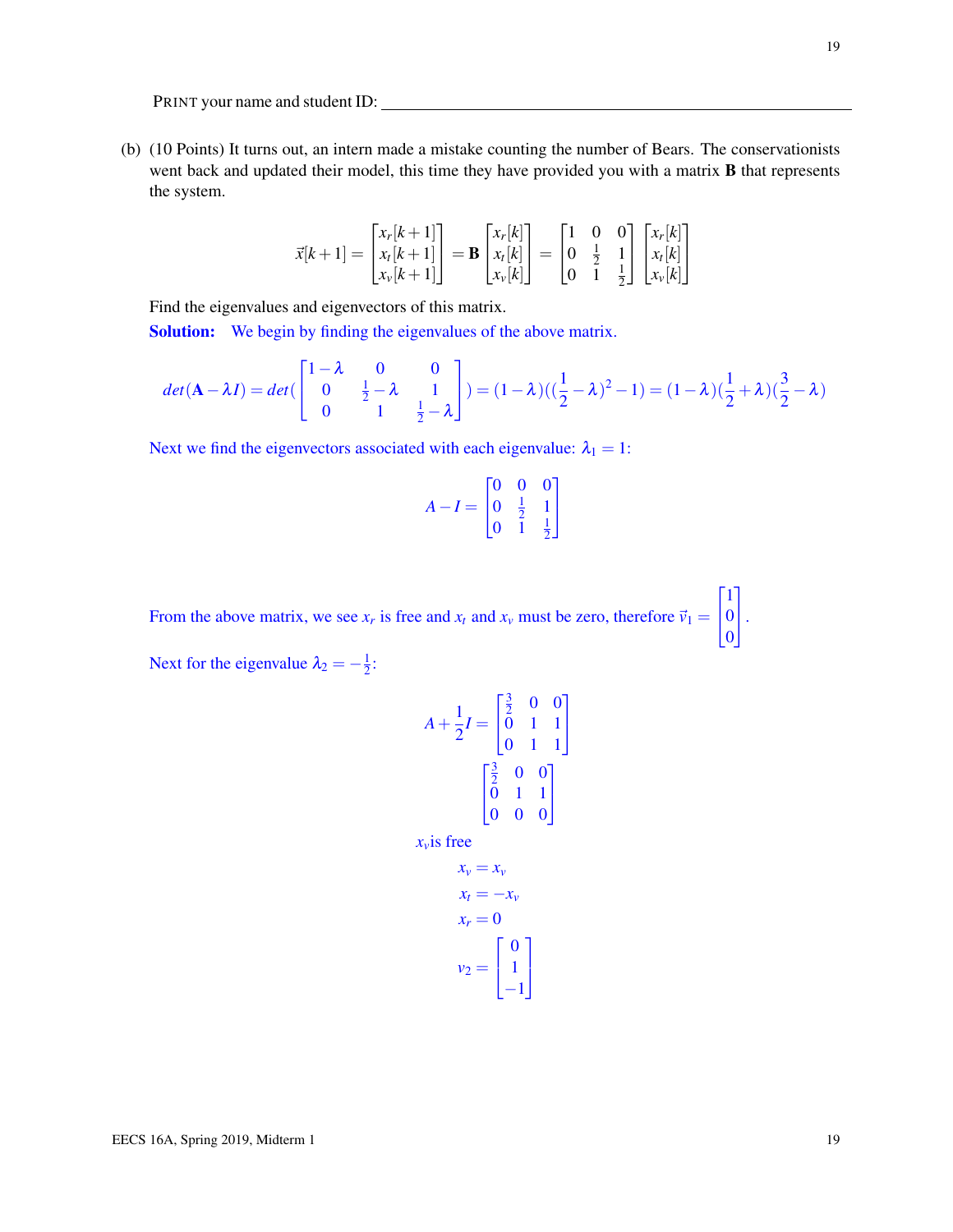Finally for the eigenvalue  $\lambda_3 = \frac{3}{2}$  $\frac{3}{2}$ :

$$
A - \frac{3}{2}I = \begin{bmatrix} -\frac{1}{2} & 0 & 0 \\ 0 & -1 & 1 \\ 0 & 1 & -1 \end{bmatrix}
$$

$$
\begin{bmatrix} \frac{3}{2} & 0 & 0 \\ 0 & 1 & -1 \\ 0 & 0 & 0 \end{bmatrix}
$$
 $x_v$  is free

$$
x_v = x_v
$$
  
\n
$$
x_t = x_v
$$
  
\n
$$
x_r = 0
$$
  
\n
$$
v_3 = \begin{bmatrix} 0 \\ 1 \\ 1 \end{bmatrix}
$$